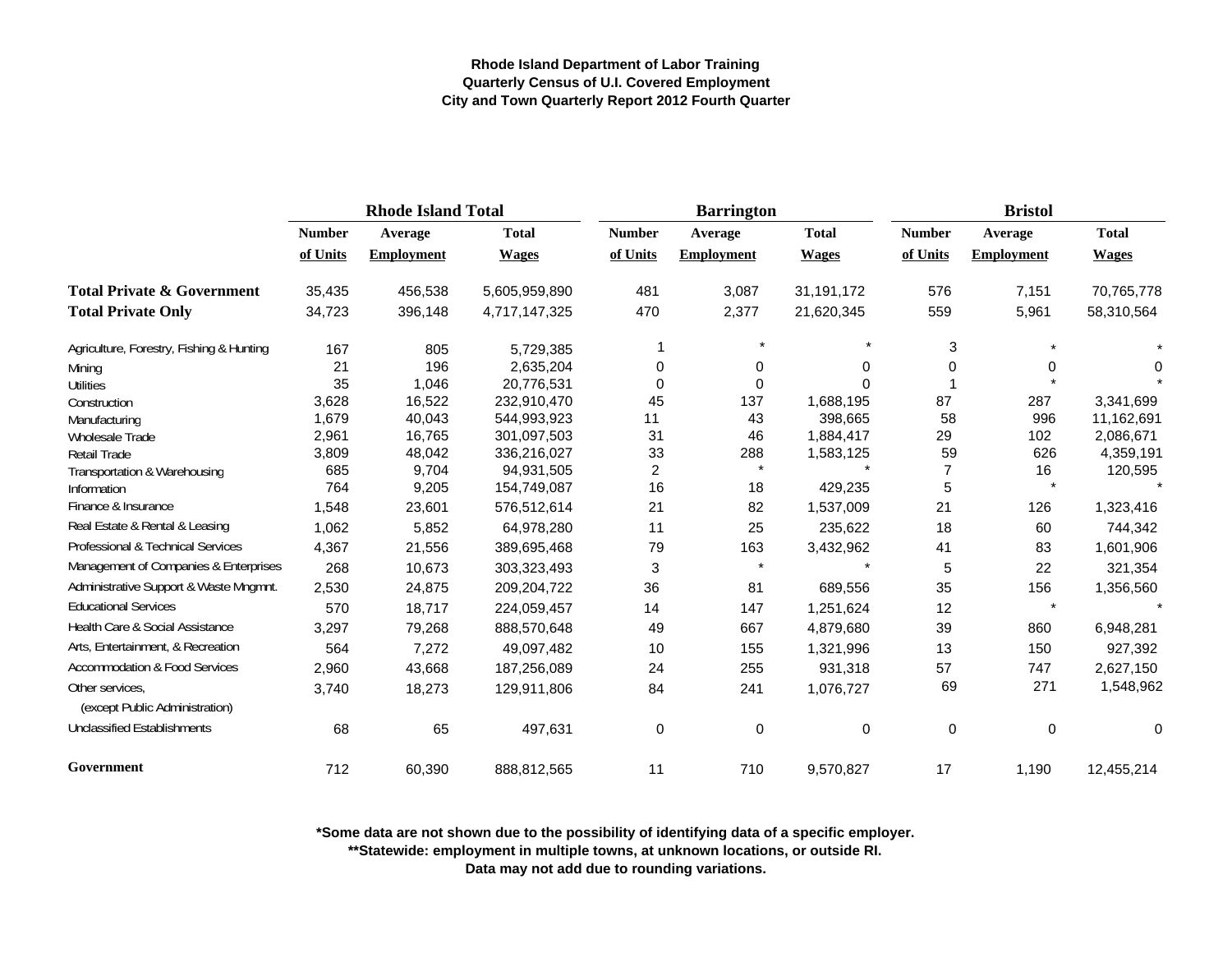|                                          |                | <b>Burrillville</b> |              |                | <b>Central Falls</b> |              | <b>Charlestown</b> |                   |              |
|------------------------------------------|----------------|---------------------|--------------|----------------|----------------------|--------------|--------------------|-------------------|--------------|
|                                          | <b>Number</b>  | Average             | <b>Total</b> | <b>Number</b>  | Average              | <b>Total</b> | <b>Number</b>      | Average           | <b>Total</b> |
|                                          | of Units       | <b>Employment</b>   | <b>Wages</b> | of Units       | <b>Employment</b>    | <b>Wages</b> | of Units           | <b>Employment</b> | <b>Wages</b> |
| <b>Total Private &amp; Government</b>    | 286            | 3,042               | 28,712,543   | 246            | 3,008                | 27,624,261   | 252                | 1,466             | 14,993,913   |
| <b>Total Private Only</b>                | 270            | 2,437               | 22,272,924   | 238            | 2,380                | 19,620,797   | 237                | 1,278             | 12,746,899   |
| Agriculture, Forestry, Fishing & Hunting | 3              |                     |              | 0              | 0                    | 0            | 5                  |                   |              |
| Mining                                   | 0              | 0                   | 0            | $\Omega$       | 0                    |              |                    |                   |              |
| <b>Utilities</b>                         | $\overline{c}$ |                     |              | $\Omega$       | 0                    |              | 0                  | 0                 | $\Omega$     |
| Construction                             | 57             | 213                 | 2,940,717    | 22             | 99                   | 1,055,888    | 56                 | 146               | 1,650,316    |
| Manufacturing                            | 11             | 584                 | 7,203,799    | 31             | 616                  | 6,097,846    | 4                  |                   |              |
| Wholesale Trade                          | 22             | 47                  | 832,533      | 4              | 38                   | 415,099      | 9                  | 26                | 621,593      |
| Retail Trade                             | 19             | 143                 | 757,123      | 46             | 229                  | 1,416,377    | 23                 | 135               | 989,987      |
| Transportation & Warehousing             | 3              | $\star$             |              | 4              | 18                   | 62,855       | 5                  |                   |              |
| Information                              | 6              | 31                  | 195,145      | $\overline{c}$ |                      |              | 5                  | 22                | 105,825      |
| Finance & Insurance                      | 4              | 8                   | 66,717       | 9              | 75                   | 687,120      | 8                  | 50                | 855,809      |
| Real Estate & Rental & Leasing           | 5              | 9                   | 86,733       | 8              | 48                   | 359,622      | 6                  | 19                | 238,925      |
| Professional & Technical Services        | 22             | 39                  | 532,830      |                | 12                   | 133,923      | 20                 | 37                | 588,069      |
| Management of Companies & Enterprises    |                |                     |              | 0              | 0                    | $\mathbf 0$  |                    | 0                 | $\Omega$     |
| Administrative Support & Waste Mngmnt.   | 18             | 76                  | 634,675      | 15             | 365                  | 3,017,570    | 21                 | 82                | 618,436      |
| <b>Educational Services</b>              | 4              | 36                  | 146,564      | $\overline{c}$ | $\star$              |              | $\overline{c}$     |                   |              |
| Health Care & Social Assistance          | 21             | 546                 | 5,163,628    | 30             | 414                  | 3,271,106    | 19                 | 139               | 1,380,302    |
| Arts, Entertainment, & Recreation        | 5              | 41                  | 171,385      | $\Omega$       | 0                    | $\Omega$     | 5                  | 77                | 1,394,838    |
| Accommodation & Food Services            | 30             | 498                 | 1,734,069    | 27             | 212                  | 792,140      | 21                 | 179               | 613,880      |
| Other services,                          | 37             | 87                  | 552,152      | 31             | 108                  | 716,428      | 27                 | 45                | 227,518      |
| (except Public Administration)           |                |                     |              |                |                      |              |                    |                   |              |
| <b>Unclassified Establishments</b>       | 0              | $\mathbf 0$         | 0            | $\pmb{0}$      | 0                    | 0            | $\mathbf 0$        | $\mathbf 0$       | 0            |
| Government                               | 16             | 605                 | 6,439,619    | 8              | 628                  | 8,003,464    | 15                 | 188               | 2,247,014    |

**\*Some data are not shown due to the possibility of identifying data of a specific employer.**

**\*\*Statewide: employment in multiple towns, at unknown locations, or outside RI.**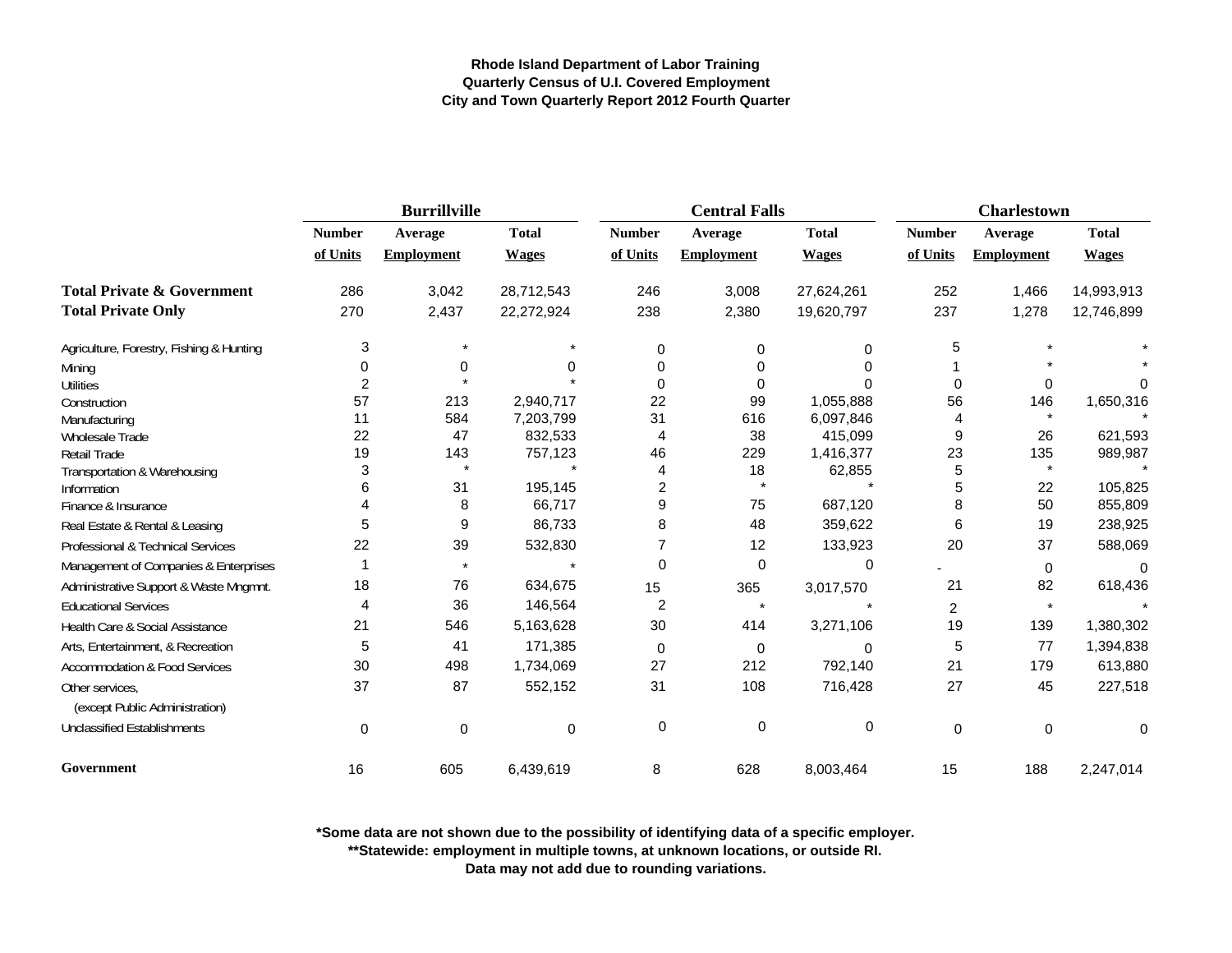|                                          | Coventry       |                   |              |                | <b>Cranston</b>   |              | <b>Cumberland</b> |                   |              |
|------------------------------------------|----------------|-------------------|--------------|----------------|-------------------|--------------|-------------------|-------------------|--------------|
|                                          | <b>Number</b>  | Average           | <b>Total</b> | <b>Number</b>  | Average           | <b>Total</b> | <b>Number</b>     | Average           | <b>Total</b> |
|                                          | of Units       | <b>Employment</b> | <b>Wages</b> | of Units       | <b>Employment</b> | <b>Wages</b> | of Units          | <b>Employment</b> | <b>Wages</b> |
| <b>Total Private &amp; Government</b>    | 685            | 7,620             | 67,816,957   | 2,432          | 35,421            | 399,846,888  | 835               | 9,872             | 114,119,924  |
| <b>Total Private Only</b>                | 666            | 6,331             | 52,787,415   | 2,403          | 28,915            | 300,256,819  | 818               | 8,748             | 100,074,028  |
| Agriculture, Forestry, Fishing & Hunting | $\overline{c}$ | $\star$           |              | 5              | 8                 | 82,067       |                   |                   |              |
| Mining                                   |                |                   |              | 3              |                   |              |                   |                   |              |
| <b>Utilities</b>                         | 0              | 0                 | 0            | $\overline{2}$ |                   |              |                   |                   |              |
| Construction                             | 130            | 408               | 3,887,281    | 223            | 1,132             | 16,177,936   | 115               | 704               | 10,316,428   |
| Manufacturing                            | 37             | 505               | 7,840,867    | 167            | 3,672             | 48,590,753   | 40                | 1,634             | 17,526,671   |
| Wholesale Trade                          | 30             | 220               | 3,733,977    | 163            | 1,790             | 29,669,967   | 65                | 805               | 16,279,572   |
| <b>Retail Trade</b>                      | 90             | 1,725             | 10,546,189   | 296            | 4,853             | 37,411,532   | 76                | 906               | 6,437,079    |
| Transportation & Warehousing             | 8              | 221               | 2,312,988    | 49             | 569               | 6,562,794    | 20                | 540               | 5,184,700    |
| Information                              | 9              | 25                | 356,116      | 35             | 1,961             | 30,997,737   | 21                | 133               | 1,163,759    |
| Finance & Insurance                      | 23             | 149               | 1,828,600    | 114            | 743               | 10,171,565   | 36                | 157               | 2,015,138    |
| Real Estate & Rental & Leasing           | 15             | 40                | 398,918      | 75             | 357               | 5,604,205    | 33                | 119               | 1,645,026    |
| Professional & Technical Services        | 55             | 221               | 3,443,344    | 266            | 1,783             | 28,681,599   | 85                | 240               | 4,280,876    |
| Management of Companies & Enterprises    | 5              | 54                | 675,322      | 13             | 301               | 4,820,179    | 10                | $\star$           |              |
| Administrative Support & Waste Mngmnt.   | 59             | 304               | 2,895,944    | 184            | 2,516             | 19,605,322   | 51                | 237               | 2,550,874    |
| <b>Educational Services</b>              | 12             | 101               | 685,703      | 31             | 346               | 2,292,986    | 15                | 203               | 1,733,704    |
| Health Care & Social Assistance          | 44             | 1,111             | 9,296,110    | 284            | 4,073             | 35,095,411   | 74                | 896               | 8,884,820    |
| Arts, Entertainment, & Recreation        | 6              | 26                | 111,554      | 29             | 303               | 1,701,397    | 8                 | 66                | 375,382      |
| <b>Accommodation &amp; Food Services</b> | 60             | 926               | 3,253,122    | 177            | 2,860             | 10,856,587   | 53                | 613               | 2,157,964    |
| Other services.                          | 80             | 279               | 1,423,802    | 287            | 1,617             | 11,417,940   | 113               | 536               | 3,775,144    |
| (except Public Administration)           |                |                   |              |                |                   |              |                   |                   |              |
| <b>Unclassified Establishments</b>       | 0              | $\pmb{0}$         | 0            | $\mathbf 0$    | 0                 | 0            | $\mathbf 0$       | $\mathbf 0$       | 0            |
| Government                               | 19             | 1,289             | 15,029,542   | 29             | 6,506             | 99,590,069   | 17                | 1,124             | 14,045,896   |

**\*Some data are not shown due to the possibility of identifying data of a specific employer.**

**\*\*Statewide: employment in multiple towns, at unknown locations, or outside RI.**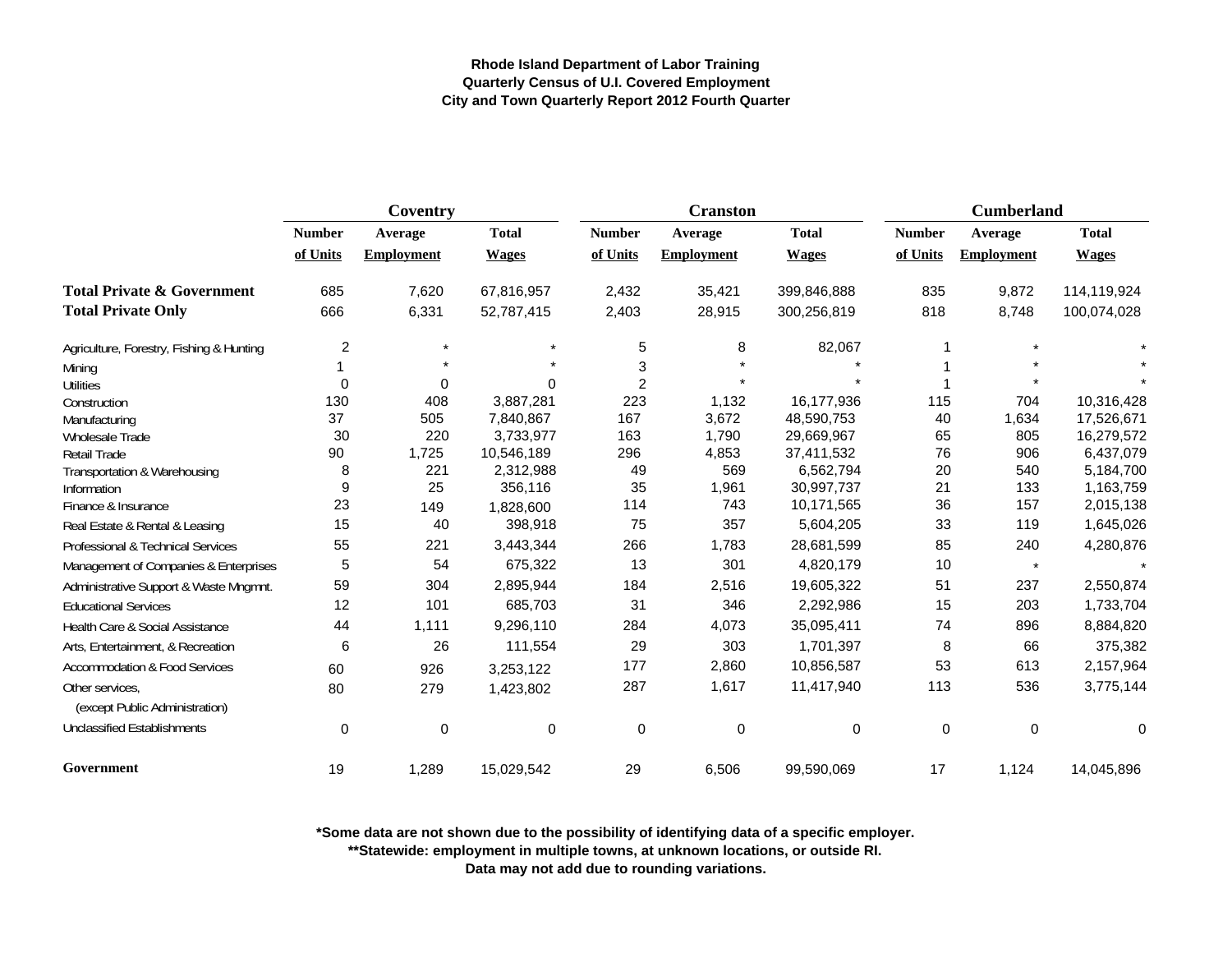|                                                   | <b>East Greenwich</b> |                   |              |               | <b>East Providence</b> |              | <b>Exeter</b> |                   |              |
|---------------------------------------------------|-----------------------|-------------------|--------------|---------------|------------------------|--------------|---------------|-------------------|--------------|
|                                                   | <b>Number</b>         | Average           | <b>Total</b> | <b>Number</b> | Average                | <b>Total</b> | <b>Number</b> | Average           | <b>Total</b> |
|                                                   | of Units              | <b>Employment</b> | <b>Wages</b> | of Units      | <b>Employment</b>      | <b>Wages</b> | of Units      | <b>Employment</b> | <b>Wages</b> |
| <b>Total Private &amp; Government</b>             | 754                   | 7,135             | 86,575,221   | 1,436         | 20,344                 | 242,948,779  | 172           | 1,459             | 14,489,452   |
| <b>Total Private Only</b>                         | 740                   | 6,426             | 76,549,703   | 1,414         | 18,864                 | 221,366,487  | 167           | 1,384             | 13,763,119   |
| Agriculture, Forestry, Fishing & Hunting          | 2                     | $\star$           |              | $\Omega$      | 0                      | 0            | 5             | 87                | 403,169      |
| Mining                                            | 0                     | 0                 | O            | $\Omega$      | 0                      | 0            | 0             | 0                 | C            |
| Utilities                                         | 0                     | $\Omega$          |              | $\Omega$      | 0                      |              | 0             | 0                 | $\Omega$     |
| Construction                                      | 44                    | 242               | 5,070,774    | 179           | 905                    | 16,061,847   | 31            | 78                | 1,515,108    |
| Manufacturing                                     | 27                    | 279               | 3,694,428    | 88            | 2,178                  | 30,286,853   | 6             | 38                | 536,033      |
| Wholesale Trade                                   | 57                    | 178               | 5,300,935    | 102           | 1,174                  | 18,835,764   | 6             | $\star$           |              |
| <b>Retail Trade</b>                               | 65                    | 762               | 6,906,243    | 140           | 1,698                  | 12,277,406   | 15            | 72                | 518,931      |
| Transportation & Warehousing                      | $\overline{7}$        | 138               | 1,348,850    | 36            | 345                    | 3,116,982    | 3             |                   |              |
| Information                                       | 12                    | 45                | 1,157,421    | 18            | 317                    | 4,229,649    | 3             |                   |              |
| Finance & Insurance                               | 48                    | 260               | 4,360,075    | 90            | 2,404                  | 38,455,302   |               |                   |              |
| Real Estate & Rental & Leasing                    | 31                    | 141               | 1,918,435    | 45            | 227                    | 2,513,229    | 7             | 8                 | 127,624      |
| <b>Professional &amp; Technical Services</b>      | 122                   | 681               | 12,097,127   | 174           | 1,089                  | 16,138,549   | 16            |                   |              |
| Management of Companies & Enterprises             | 9                     | $\star$           |              | 5             | $\star$                |              |               | $\star$           |              |
| Administrative Support & Waste Mngmnt.            | 50                    | 322               | 4,213,387    | 100           | 873                    | 7,671,859    | 24            | 165               | 1,854,745    |
| <b>Educational Services</b>                       | 13                    | 229               | 1,881,812    | 18            | 405                    | 3,993,144    | 2             | $\star$           |              |
| Health Care & Social Assistance                   | 102                   | 1,414             | 18,231,823   | 138           | 4,327                  | 50,437,063   | 10            | 168               | 1,393,757    |
| Arts, Entertainment, & Recreation                 | 14                    | 134               | 699,985      | 30            | 625                    | 2,731,787    | 5             | $\star$           |              |
| <b>Accommodation &amp; Food Services</b>          | 62                    | 1,158             | 4,773,963    | 110           | 1,505                  | 5,443,478    | 17            | 162               | 815,164      |
| Other services,<br>(except Public Administration) | 75                    | 317               | 1,846,231    | 140           | 701                    | 5,625,645    | 12            | 26                | 177,607      |
| <b>Unclassified Establishments</b>                | $\mathbf 0$           | $\pmb{0}$         | $\mathbf 0$  | 1             |                        | $\star$      | $\mathbf 0$   | $\mathbf 0$       | $\mathbf 0$  |
| Government                                        | 14                    | 709               | 10,025,518   | 22            | 1,480                  | 21,582,292   | 5             | 75                | 726,333      |

**\*Some data are not shown due to the possibility of identifying data of a specific employer.**

**\*\*Statewide: employment in multiple towns, at unknown locations, or outside RI.**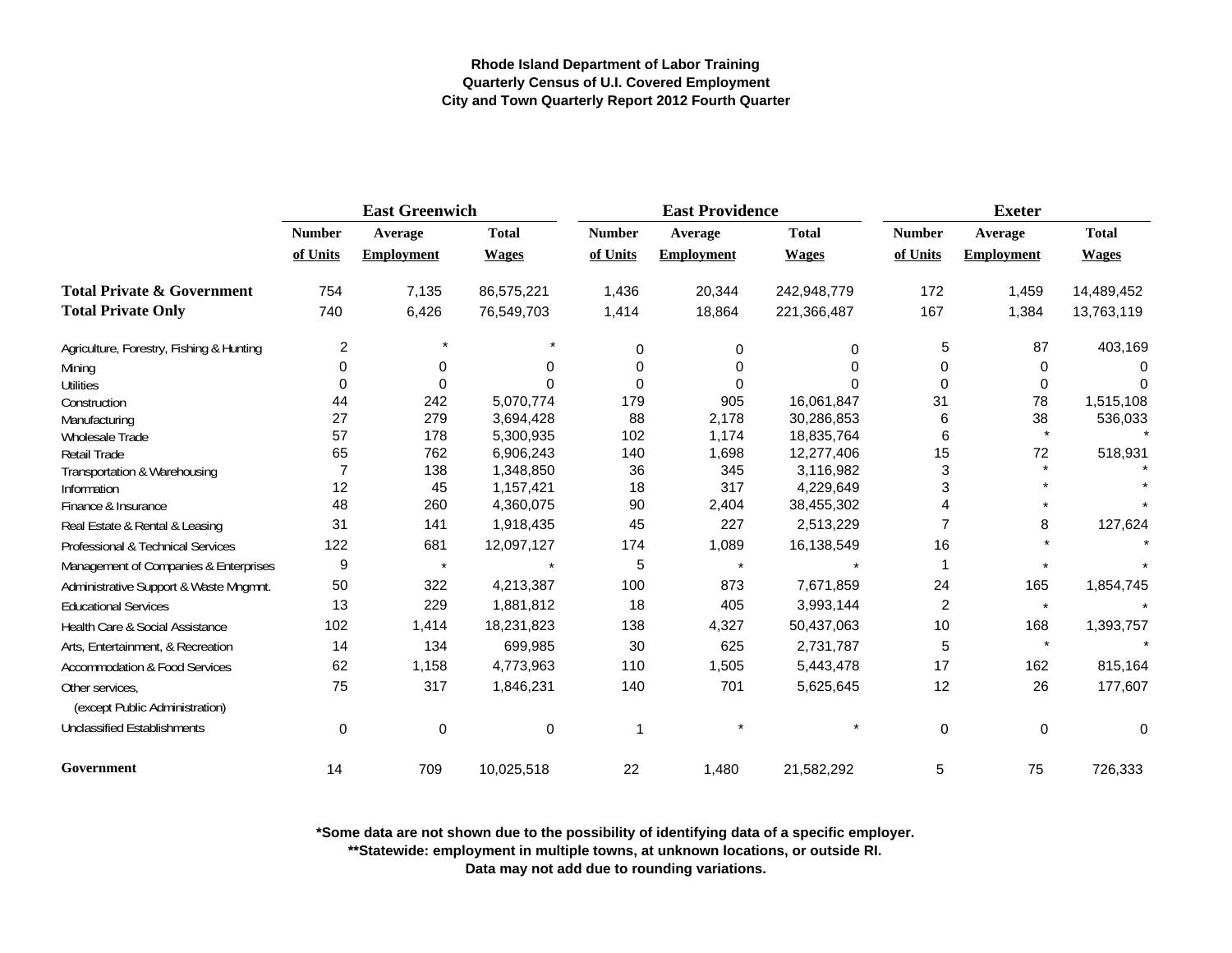|                                          | Foster         |                   |              |               | Glocester         |              | Hopkinton     |                   |              |
|------------------------------------------|----------------|-------------------|--------------|---------------|-------------------|--------------|---------------|-------------------|--------------|
|                                          | <b>Number</b>  | Average           | <b>Total</b> | <b>Number</b> | Average           | <b>Total</b> | <b>Number</b> | Average           | <b>Total</b> |
|                                          | of Units       | <b>Employment</b> | <b>Wages</b> | of Units      | <b>Employment</b> | <b>Wages</b> | of Units      | <b>Employment</b> | <b>Wages</b> |
| <b>Total Private &amp; Government</b>    | 91             | 462               | 3,744,760    | 204           | 1,567             | 13,333,024   | 193           | 1,210             | 11,440,901   |
| <b>Total Private Only</b>                | 85             | 362               | 2,738,654    | 187           | 1,055             | 7,562,010    | 182           | 1,096             | 10,296,824   |
| Agriculture, Forestry, Fishing & Hunting | 2              |                   |              | 3             |                   |              | 3             |                   |              |
| Mining                                   | 0              | 0                 | 0            | 0             | 0                 |              |               |                   |              |
| <b>Utilities</b>                         | $\Omega$       | $\Omega$          |              | $\Omega$      | $\Omega$          |              | n             |                   |              |
| Construction                             | 20             | 41                | 335,109      | 61            | 140               | 1,326,663    | 52            | 132               | 1,275,993    |
| Manufacturing                            |                |                   |              |               |                   |              | 23            | 385               | 4,734,798    |
| Wholesale Trade                          |                |                   |              |               | 5                 | 58,579       | 6             | 22                | 368,173      |
| Retail Trade                             |                |                   |              | 19            | 195               | 1,035,620    | 17            | 103               | 664,687      |
| Transportation & Warehousing             |                |                   |              | 5             | 60                | 507,321      |               |                   |              |
| Information                              |                |                   |              | 3             |                   |              | 5             | 15                | 63,792       |
| Finance & Insurance                      | $\overline{2}$ |                   |              |               | 23                | 255,900      |               |                   |              |
| Real Estate & Rental & Leasing           |                |                   |              | 3             | $\star$           |              | 2             |                   |              |
| Professional & Technical Services        | 12             | 16                | 284,455      | 11            | 66                | 1,145,338    | 14            | 55                | 1,041,802    |
| Management of Companies & Enterprises    |                |                   |              |               | 0                 |              |               |                   |              |
| Administrative Support & Waste Mngmnt.   | 12             | 56                | 327,676      | 13            | 45                | 330,725      | 13            | 16                | 156,597      |
| <b>Educational Services</b>              |                |                   |              |               | $\star$           |              |               | $\Omega$          | $\Omega$     |
| Health Care & Social Assistance          | 8              | 66                | 495,967      | 15            | 253               | 1,607,899    | 16            | 204               | 1,217,244    |
| Arts, Entertainment, & Recreation        |                |                   |              | 3             | $\star$           |              | 6             | 54                | 220,267      |
| <b>Accommodation &amp; Food Services</b> | 6              | 34                | 109,942      | 18            | 175               | 544,559      | 10            | 64                | 266,234      |
| Other services.                          |                |                   |              | 17            | 39                | 350,347      | 11            | 30                | 126,389      |
| (except Public Administration)           |                |                   |              |               |                   |              |               |                   |              |
| <b>Unclassified Establishments</b>       |                |                   |              | $\mathbf 0$   | $\mathbf 0$       | 0            | 0             | $\Omega$          | 0            |
| Government                               | 6              | 100               | 1,006,106    | 17            | 512               | 5,771,014    | 11            | 114               | 1,144,077    |

**\*Some data are not shown due to the possibility of identifying data of a specific employer.**

**\*\*Statewide: employment in multiple towns, at unknown locations, or outside RI.**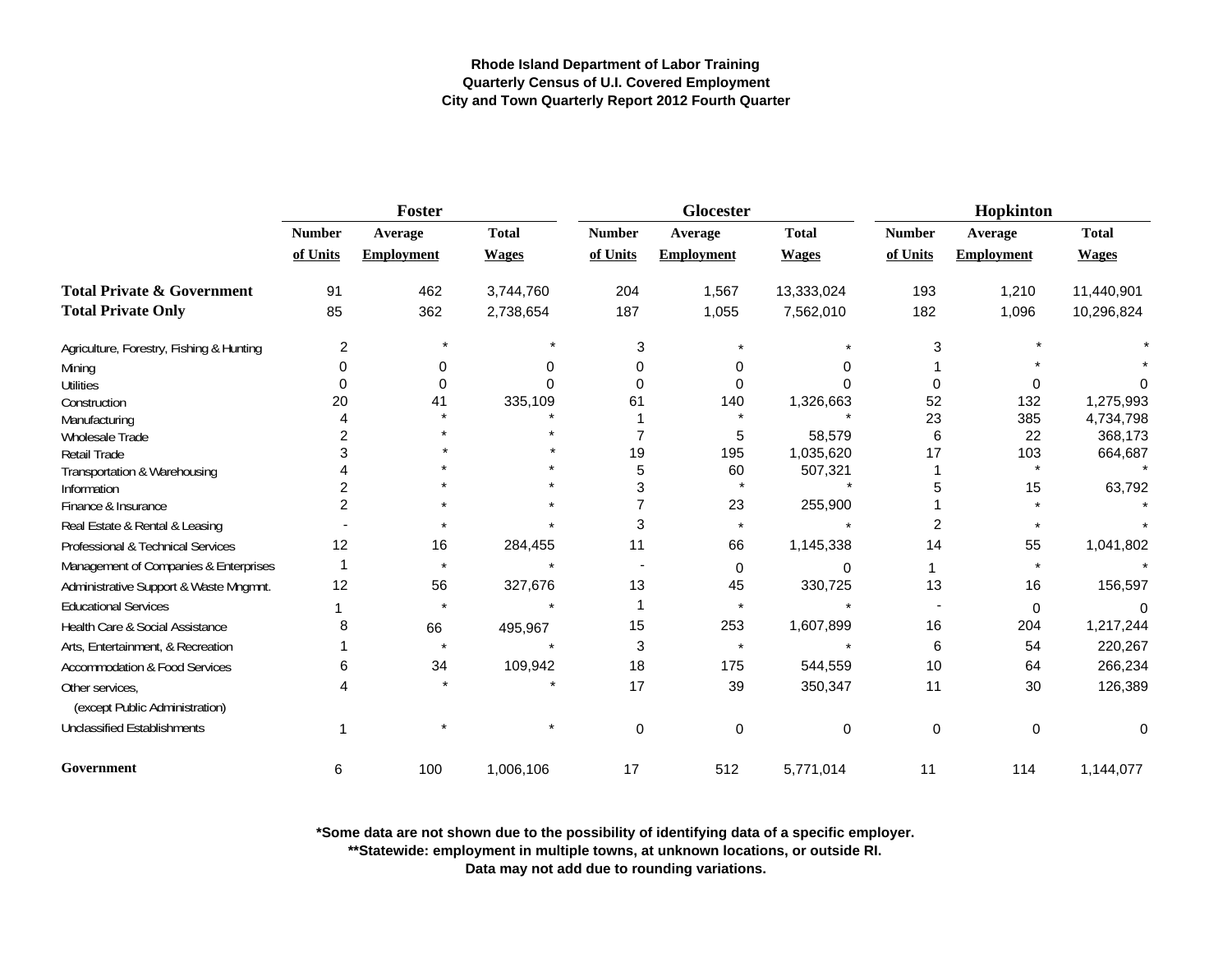|                                                   |                         | <b>Jamestown</b>  |              |                | <b>Johnston</b>   |              | <b>Lincoln</b> |                   |              |
|---------------------------------------------------|-------------------------|-------------------|--------------|----------------|-------------------|--------------|----------------|-------------------|--------------|
|                                                   | <b>Number</b>           | Average           | <b>Total</b> | <b>Number</b>  | Average           | <b>Total</b> | <b>Number</b>  | Average           | <b>Total</b> |
|                                                   | of Units                | <b>Employment</b> | <b>Wages</b> | of Units       | <b>Employment</b> | <b>Wages</b> | of Units       | <b>Employment</b> | <b>Wages</b> |
| <b>Total Private &amp; Government</b>             | 211                     | 1,231             | 12,846,910   | 1,059          | 11,615            | 124,848,382  | 731            | 12,474            | 148,568,743  |
| <b>Total Private Only</b>                         | 196                     | 936               | 9,627,521    | 1,046          | 10,412            | 108,908,973  | 709            | 11,254            | 131,449,185  |
| Agriculture, Forestry, Fishing & Hunting          | $\overline{\mathbf{c}}$ | $\star$           |              | 10             | 47                | 87,229       |                |                   |              |
| Mining                                            | $\Omega$                | 0                 | 0            | 2              |                   |              | O              | 0                 |              |
| <b>Utilities</b>                                  |                         | $\Omega$          |              | $\overline{2}$ |                   |              |                |                   |              |
| Construction                                      | 20                      | 99                | 2,094,095    | 171            | 737               | 9,638,385    | 91             | 650               | 8,170,701    |
| Manufacturing                                     | 4                       | $\star$           |              | 82             | 1,025             | 10,107,975   | 42             | 1,801             | 24, 137, 536 |
| <b>Wholesale Trade</b>                            | 13                      | 39                | 880,321      | 55             | 320               | 3,621,101    | 65             | 561               | 8,644,404    |
| <b>Retail Trade</b>                               | 14                      | 101               | 550,230      | 137            | 1,528             | 12,119,783   | 56             | 801               | 4,336,349    |
| Transportation & Warehousing                      | 3                       | $\star$           |              | 39             | 295               | 2,902,220    | 18             | 510               | 5,365,290    |
| Information                                       |                         | 13                | 146,359      | 14             | 60                | 872,986      | 17             | 252               | 4,005,415    |
| Finance & Insurance                               | 4                       | 9                 | 76,649       | 28             | 1,383             | 26,807,354   | 34             | 2,227             | 32,969,070   |
| Real Estate & Rental & Leasing                    | 6                       | $\star$           |              | 31             | 296               | 3,041,442    | 20             | 45                | 514,388      |
| Professional & Technical Services                 | 41                      | 76                | 1,380,192    | 73             | 164               | 1,903,595    | 99             | 638               | 12,815,241   |
| Management of Companies & Enterprises             |                         | $\star$           |              | 1              | $\star$           |              | 11             | 244               | 4,190,532    |
| Administrative Support & Waste Mngmnt.            | 16                      | 82                | 593,473      | 97             | 1,364             | 11.601.740   | 47             | 294               | 2,846,223    |
| <b>Educational Services</b>                       | 5                       | $\star$           |              | 11             | 31                | 195,467      | 8              | 121               | 1,587,294    |
| Health Care & Social Assistance                   | 12                      | 119               | 1,258,602    | 99             | 1,479             | 16,404,652   | 65             | 880               | 7,434,093    |
| Arts, Entertainment, & Recreation                 | 9                       | 100               | 609,413      | 9              | 49                | 316,209      | 12             | 1,067             | 8,779,494    |
| Accommodation & Food Services                     | 16                      | 178               | 622,865      | 77             | 945               | 3,362,148    | 56             | 871               | 3,397,472    |
| Other services.<br>(except Public Administration) | 23                      | 68                | 897,477      | 108            | 525               | 3,470,947    | 64             | 228               | 1,146,675    |
| <b>Unclassified Establishments</b>                | 0                       | $\mathbf 0$       | 0            | $\mathbf 0$    | 0                 | 0            | $\overline{c}$ |                   |              |
| Government                                        | 15                      | 295               | 3,219,389    | 13             | 1,203             | 15,939,409   | 22             | 1,220             | 17,119,558   |

**\*Some data are not shown due to the possibility of identifying data of a specific employer.**

**\*\*Statewide: employment in multiple towns, at unknown locations, or outside RI.**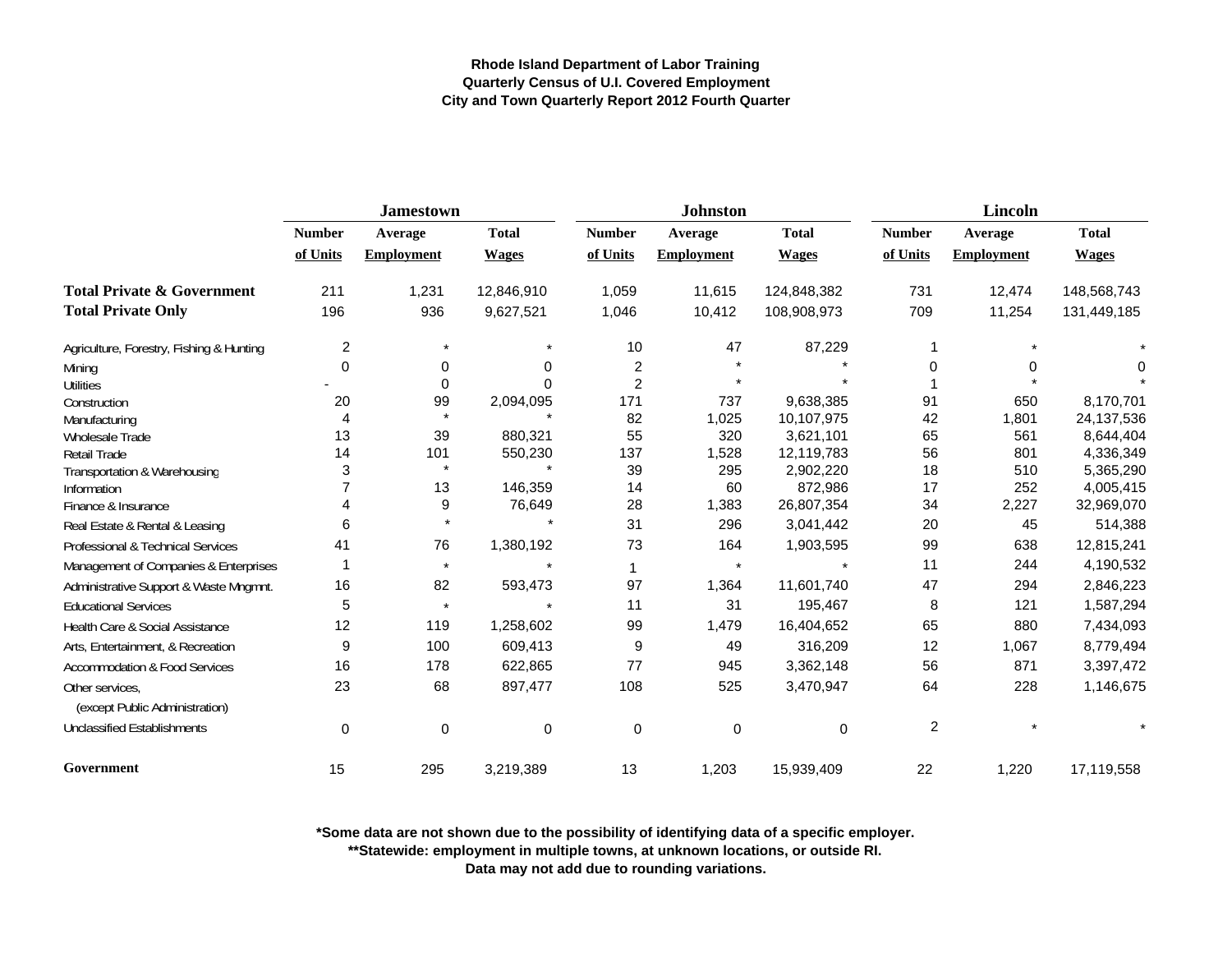|                                                   | <b>Little Compton</b> |                   |              |               | <b>Middletown</b> |              | <b>Narragansett</b> |                   |              |
|---------------------------------------------------|-----------------------|-------------------|--------------|---------------|-------------------|--------------|---------------------|-------------------|--------------|
|                                                   | <b>Number</b>         | Average           | <b>Total</b> | <b>Number</b> | Average           | <b>Total</b> | <b>Number</b>       | Average           | <b>Total</b> |
|                                                   | of Units              | <b>Employment</b> | <b>Wages</b> | of Units      | <b>Employment</b> | <b>Wages</b> | of Units            | <b>Employment</b> | <b>Wages</b> |
| <b>Total Private &amp; Government</b>             | 149                   | 628               | 5,559,340    | 743           | 10,490            | 124,512,126  | 468                 | 4,175             | 40,398,218   |
| <b>Total Private Only</b>                         | 143                   | 507               | 4,386,623    | 730           | 9,776             | 114,582,039  | 449                 | 3,145             | 26, 167, 422 |
| Agriculture, Forestry, Fishing & Hunting          | 8                     | 53                | 197,600      | 6             | 71                | 485,528      | $\overline{7}$      | 25                | 280,283      |
| Mining                                            | 0                     | $\mathbf 0$       | 0            |               |                   |              | 0                   | 0                 | 0            |
| <b>Utilities</b>                                  | 0                     | $\mathbf 0$       | $\Omega$     |               |                   |              | $\Omega$            | 0                 | O            |
| Construction                                      | 31                    | 107               | 1,500,815    | 70            | 336               | 4,167,476    | 42                  | 96                | 1,119,192    |
| Manufacturing                                     | 2                     |                   |              | 18            | 333               | 6,392,387    | 13                  | 89                | 1,238,165    |
| Wholesale Trade                                   | 5                     | $\overline{7}$    | 104,586      | 26            | 137               | 2,615,253    | 22                  | 84                | 1,392,678    |
| <b>Retail Trade</b>                               |                       | 29                | 122,383      | 102           | 1,485             | 10,616,102   | 47                  | 638               | 5,388,716    |
| Transportation & Warehousing                      |                       |                   |              | 11            | 166               | 2,214,798    | 8                   | 84                | 748,608      |
| Information                                       |                       |                   |              | 14            | 327               | 6,108,326    | $\overline{7}$      | 15                | 670,269      |
| Finance & Insurance                               |                       |                   |              | 28            | 602               | 16,554,163   | 15                  | 50                | 779,030      |
| Real Estate & Rental & Leasing                    |                       |                   |              | 35            | 119               | 1,136,776    | 25                  | 91                | 1,091,813    |
| Professional & Technical Services                 | 16                    | 15                | 276,222      | 112           | 1,950             | 35,020,816   | 52                  | 95                | 1,877,681    |
| Management of Companies & Enterprises             | 0                     | 0                 | 0            | 5             | 300               | 4,328,483    | $\star$             | $\star$           |              |
| Administrative Support & Waste Mngmnt.            | 20                    | 39                | 288,842      | 44            | 146               | 1,245,638    | 29                  | 96                | 856,532      |
| <b>Educational Services</b>                       |                       | $\star$           | $\star$      | 11            | 243               | 2,491,433    | 5                   | 3                 | 32,571       |
| Health Care & Social Assistance                   | 5                     | 9                 | 93,717       | 75            | 1,408             | 11,030,837   | 44                  | 535               | 4,411,370    |
| Arts, Entertainment, & Recreation                 |                       | 61                | 363,072      | 12            | 124               | 675,251      | 14                  | 99                | 1,066,880    |
| <b>Accommodation &amp; Food Services</b>          | 8                     | 55                | 157,325      | 89            | 1,510             | 6,491,995    | 74                  | 956               | 3,718,395    |
| Other services,<br>(except Public Administration) | 21                    | 72                | 435,959      | 70            | 490               | 2,451,884    | 44                  | 187               | 1,075,239    |
| <b>Unclassified Establishments</b>                | $\mathbf 0$           | $\mathbf 0$       | 0            | $\mathbf 0$   | $\mathbf 0$       | 0            |                     |                   |              |
| Government                                        | 6                     | 121               | 1,172,717    | 13            | 714               | 9,930,087    | 19                  | 1,030             | 14,230,796   |

**\*Some data are not shown due to the possibility of identifying data of a specific employer.**

**\*\*Statewide: employment in multiple towns, at unknown locations, or outside RI.**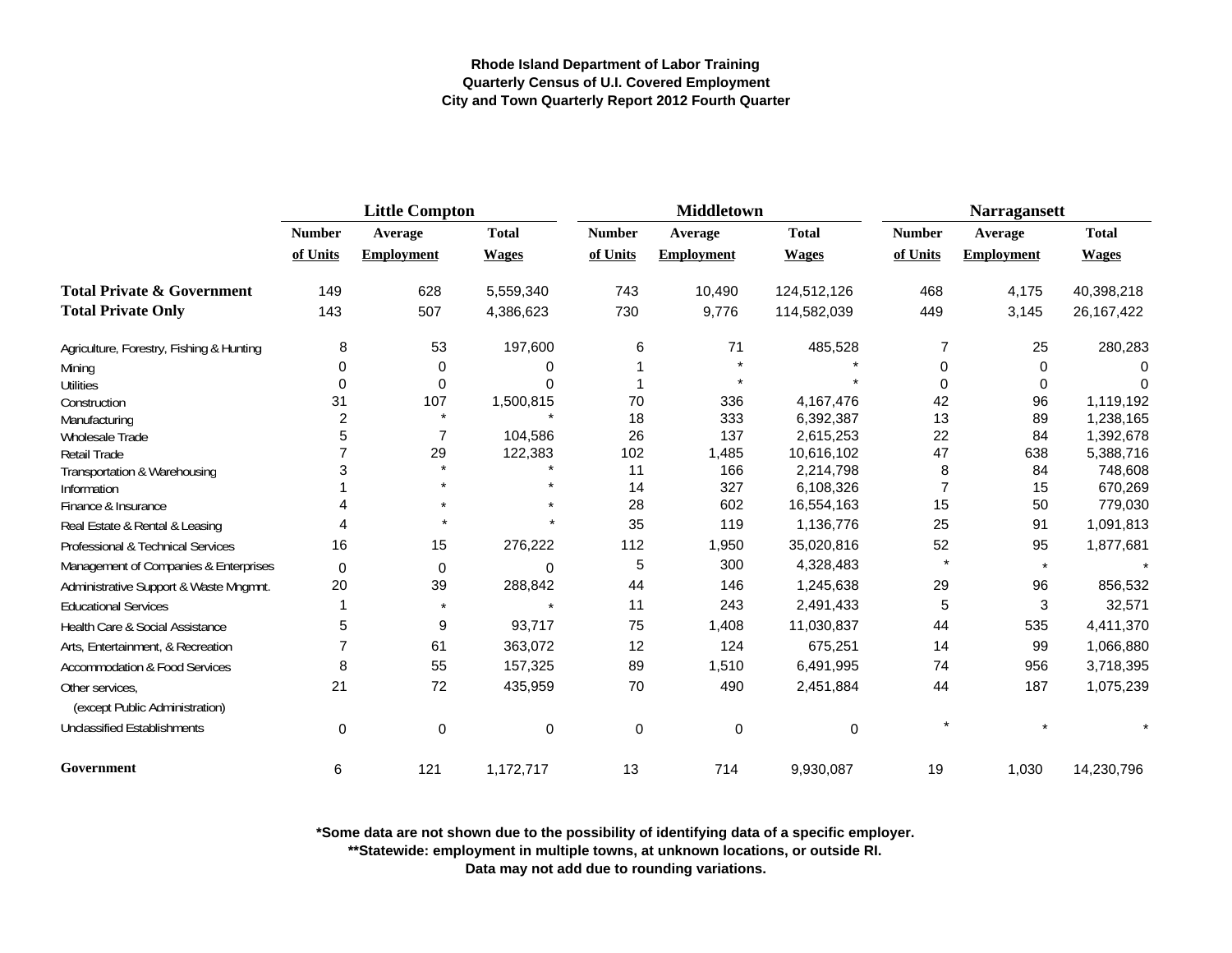|                                          |                | <b>Newport</b>    |              |                | <b>New Shoreham</b> |              | <b>North Kingstown</b> |                   |              |
|------------------------------------------|----------------|-------------------|--------------|----------------|---------------------|--------------|------------------------|-------------------|--------------|
|                                          | <b>Number</b>  | Average           | <b>Total</b> | <b>Number</b>  | Average             | <b>Total</b> | <b>Number</b>          | Average           | <b>Total</b> |
|                                          | of Units       | <b>Employment</b> | <b>Wages</b> | of Units       | <b>Employment</b>   | <b>Wages</b> | of Units               | <b>Employment</b> | <b>Wages</b> |
| <b>Total Private &amp; Government</b>    | 1,271          | 17,524            | 211,252,128  | 216            | 634                 | 5,862,271    | 1,003                  | 15,089            | 182,885,014  |
| <b>Total Private Only</b>                | 1,235          | 12,155            | 108,328,326  | 202            | 515                 | 4,608,546    | 984                    | 13,660            | 165,261,503  |
| Agriculture, Forestry, Fishing & Hunting | 5              | 24                | 280,796      | 3              |                     |              | 12                     | 67                | 1,322,183    |
| Mining                                   |                |                   |              | 0              | 0                   | 0            | 0                      | 0                 | 0            |
| <b>Utilities</b>                         | 0              | $\Omega$          | 0            | $\overline{2}$ |                     |              | $\overline{2}$         |                   |              |
| Construction                             | 87             | 430               | 5,945,439    | 32             | 56                  | 656,464      | 105                    | 418               | 5,940,519    |
| Manufacturing                            | 31             | 182               | 1,781,252    | 6              | 9                   | 58,913       | 65                     | 4,934             | 78,580,612   |
| <b>Wholesale Trade</b>                   | 42             | 132               | 2,847,523    |                |                     | $\star$      | 96                     | 684               | 12,185,814   |
| Retail Trade                             | 200            | 1,494             | 9,206,583    | 36             | 75                  | 687,127      | 102                    | 1,970             | 12,770,816   |
| Transportation & Warehousing             | 45             | 302               | 1,972,364    | $\overline{A}$ | $\overline{7}$      | 44,157       | 39                     | 451               | 4,461,464    |
| Information                              | 23             | 234               | 3,188,433    | $\overline{2}$ |                     |              | 17                     | 120               | 2,743,838    |
| Finance & Insurance                      | 41             | 191               | 3,767,256    |                |                     |              | 41                     | 210               | 2,912,818    |
| Real Estate & Rental & Leasing           | 57             | 370               | 4,425,963    | 14             | 47                  | 352,228      | 23                     | 66                | 806,766      |
| Professional & Technical Services        | 144            | 548               | 9,672,661    | 5              | 6                   | 34,828       | 128                    | 396               | 8,883,764    |
| Management of Companies & Enterprises    | $\overline{7}$ | $\star$           |              |                |                     |              | 12                     | 601               | 7,729,584    |
| Administrative Support & Waste Mngmnt.   | 91             | 367               | 4,057,277    | 13             | 33                  | 340,307      | 68                     | 403               | 3,522,859    |
| <b>Educational Services</b>              | 16             | 733               | 7,830,935    |                |                     |              | 18                     | 106               | 782,531      |
| Health Care & Social Assistance          | 80             | 1,749             | 19,363,791   | 3              |                     |              | 76                     | 1,586             | 12,768,362   |
| Arts, Entertainment, & Recreation        | 48             | 899               | 6,877,484    | 9              | 13                  | 243,042      | 28                     | 250               | 2,377,009    |
| Accommodation & Food Services            | 177            | 3,575             | 20,029,912   | 57             | 199                 | 1,239,044    | 61                     | 882               | 3,470,292    |
| Other services,                          | 139            | 772               | 6,056,753    | 12             | 23                  | 117,436      | 90                     | 446               | 2,658,629    |
| (except Public Administration)           |                |                   |              |                |                     |              |                        |                   |              |
| <b>Unclassified Establishments</b>       |                |                   |              | 0              | $\mathbf 0$         | 0            | $\mathbf 1$            |                   |              |
| Government                               | 36             | 5,369             | 102,923,802  | 14             | 119                 | 1,253,725    | 19                     | 1,429             | 17,623,511   |

**\*Some data are not shown due to the possibility of identifying data of a specific employer.**

**\*\*Statewide: employment in multiple towns, at unknown locations, or outside RI.**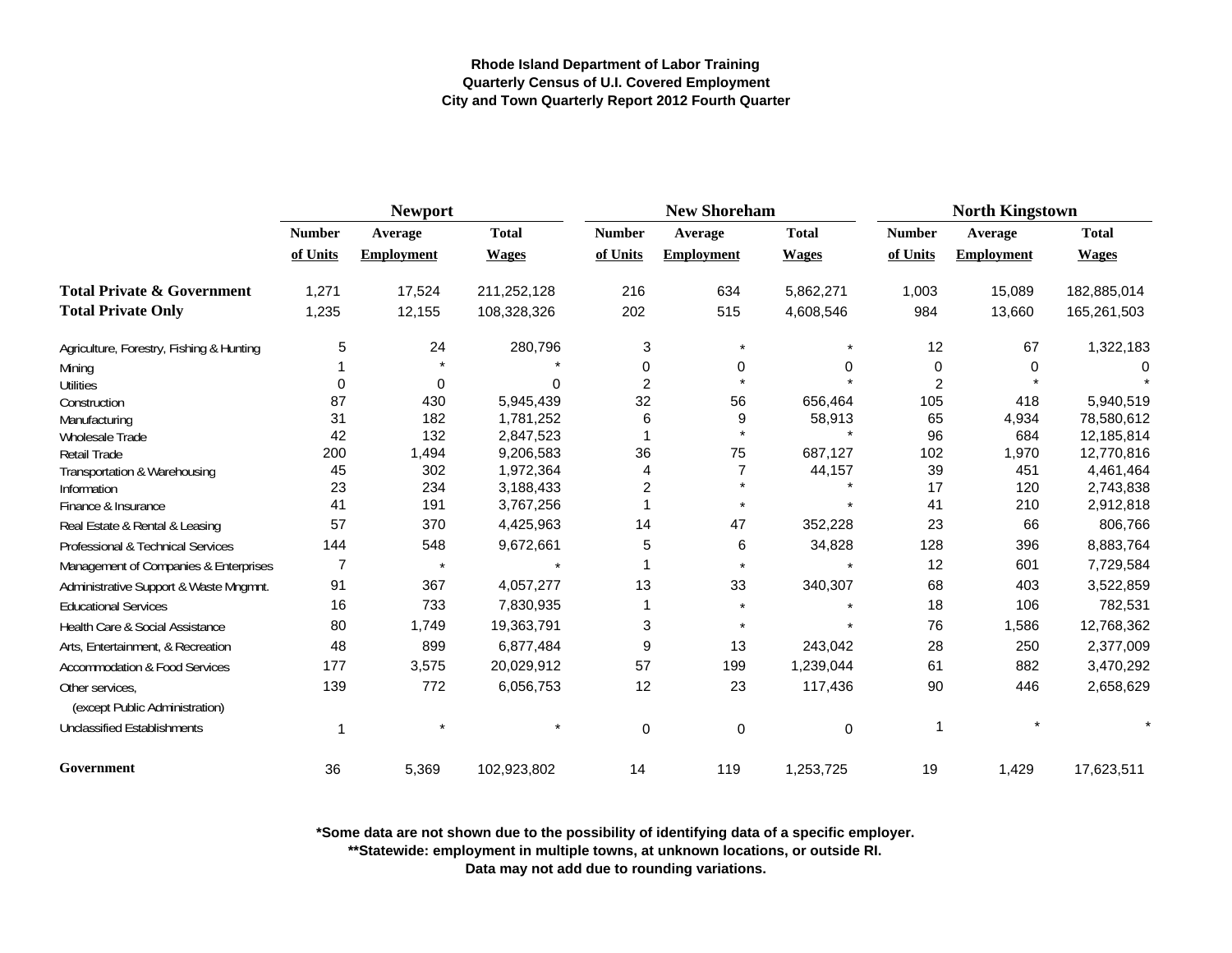|                                          | <b>North Providence</b> |                   |              |                           | <b>North Smithfield</b> |              | Pawtucket     |                   |              |
|------------------------------------------|-------------------------|-------------------|--------------|---------------------------|-------------------------|--------------|---------------|-------------------|--------------|
|                                          | <b>Number</b>           | Average           | <b>Total</b> | <b>Number</b>             | Average                 | <b>Total</b> | <b>Number</b> | Average           | <b>Total</b> |
|                                          | of Units                | <b>Employment</b> | <b>Wages</b> | of Units                  | <b>Employment</b>       | <b>Wages</b> | of Units      | <b>Employment</b> | <b>Wages</b> |
| <b>Total Private &amp; Government</b>    | 714                     | 7,061             | 59,372,159   | 379                       | 4,671                   | 40,403,462   | 1,539         | 23,460            | 277,937,680  |
| <b>Total Private Only</b>                | 704                     | 6,070             | 48,759,488   | 370                       | 4,275                   | 35,892,099   | 1,516         | 21,302            | 242,788,308  |
| Agriculture, Forestry, Fishing & Hunting |                         |                   |              | 2                         | $\star$                 |              | 0             | 0                 | 0            |
| Mining                                   | 0                       | 0                 | 0            | $\overline{c}$            |                         |              | $\Omega$      | 0                 | 0            |
| <b>Utilities</b>                         | 0                       | $\mathbf 0$       | 0            | $\Omega$                  | 0                       | $\Omega$     | 3             |                   |              |
| Construction                             | 77                      | 228               | 2,860,901    | 65                        | 170                     | 1,858,474    | 132           | 1,017             | 14,444,448   |
| Manufacturing                            | 37                      | 287               | 3,740,936    | 18                        | 514                     | 4,650,526    | 142           | 3,769             | 42,388,581   |
| Wholesale Trade                          | 26                      | 84                | 1,178,930    | 23                        | 163                     | 2,254,446    | 74            | 521               | 7,088,372    |
| Retail Trade                             | 100                     | 917               | 6,074,943    | 36                        | 996                     | 6,278,261    | 167           | 1,407             | 11,272,000   |
| Transportation & Warehousing             | 16                      | 130               | 889,210      | 13                        | 378                     | 3,834,138    | 40            | 555               | 6,623,945    |
| Information                              | 5                       | 27                | 315,152      | $\ensuremath{\mathsf{3}}$ |                         |              | 19            | 93                | 1,514,897    |
| Finance & Insurance                      | 26                      | 139               | 1,582,610    | 12                        | 44                      | 617,360      | 50            | 546               | 8,415,434    |
| Real Estate & Rental & Leasing           | 32                      | 126               | 1,056,119    | 11                        | 22                      | 238,119      | 47            | 185               | 1,909,380    |
| Professional & Technical Services        | 56                      | 176               | 2,421,945    | 46                        | 246                     | 3,664,180    | 135           | 678               | 9,575,340    |
| Management of Companies & Enterprises    | 3                       | $\star$           |              | $\mathbf 1$               | $\star$                 |              | 10            | $\star$           |              |
| Administrative Support & Waste Mngmnt.   | 50                      | 426               | 2,121,275    | 24                        | 173                     | 1,608,129    | 102           | 1,992             | 17,263,114   |
| <b>Educational Services</b>              | 3                       | $\star$           |              | 3                         | $\star$                 |              | 29            | 373               | 3,295,459    |
| Health Care & Social Assistance          | 94                      | 2,301             | 21,051,869   | 49                        | 869                     | 6,889,581    | 204           | 5,422             | 56,285,676   |
| Arts, Entertainment, & Recreation        | 7                       | 51                | 87,512       | 8                         | 39                      | 449,174      | 19            | 198               | 1,446,914    |
| Accommodation & Food Services            | 71                      | 809               | 2,961,471    | 22                        | 442                     | 1,592,667    | 138           | 1,633             | 5,756,673    |
| Other services,                          | 100                     | 339               | 2,081,475    | 32                        | 162                     | 1,133,150    | 204           | 1,318             | 8,106,541    |
| (except Public Administration)           |                         |                   |              |                           |                         |              |               |                   |              |
| <b>Unclassified Establishments</b>       | $\mathbf 0$             | $\pmb{0}$         | $\pmb{0}$    | 0                         | $\mathbf 0$             | $\mathbf 0$  |               |                   |              |
| Government                               | 10                      | 991               | 10,612,671   | 9                         | 396                     | 4,511,363    | 23            | 2,158             | 35,149,372   |

**\*Some data are not shown due to the possibility of identifying data of a specific employer.**

**\*\*Statewide: employment in multiple towns, at unknown locations, or outside RI.**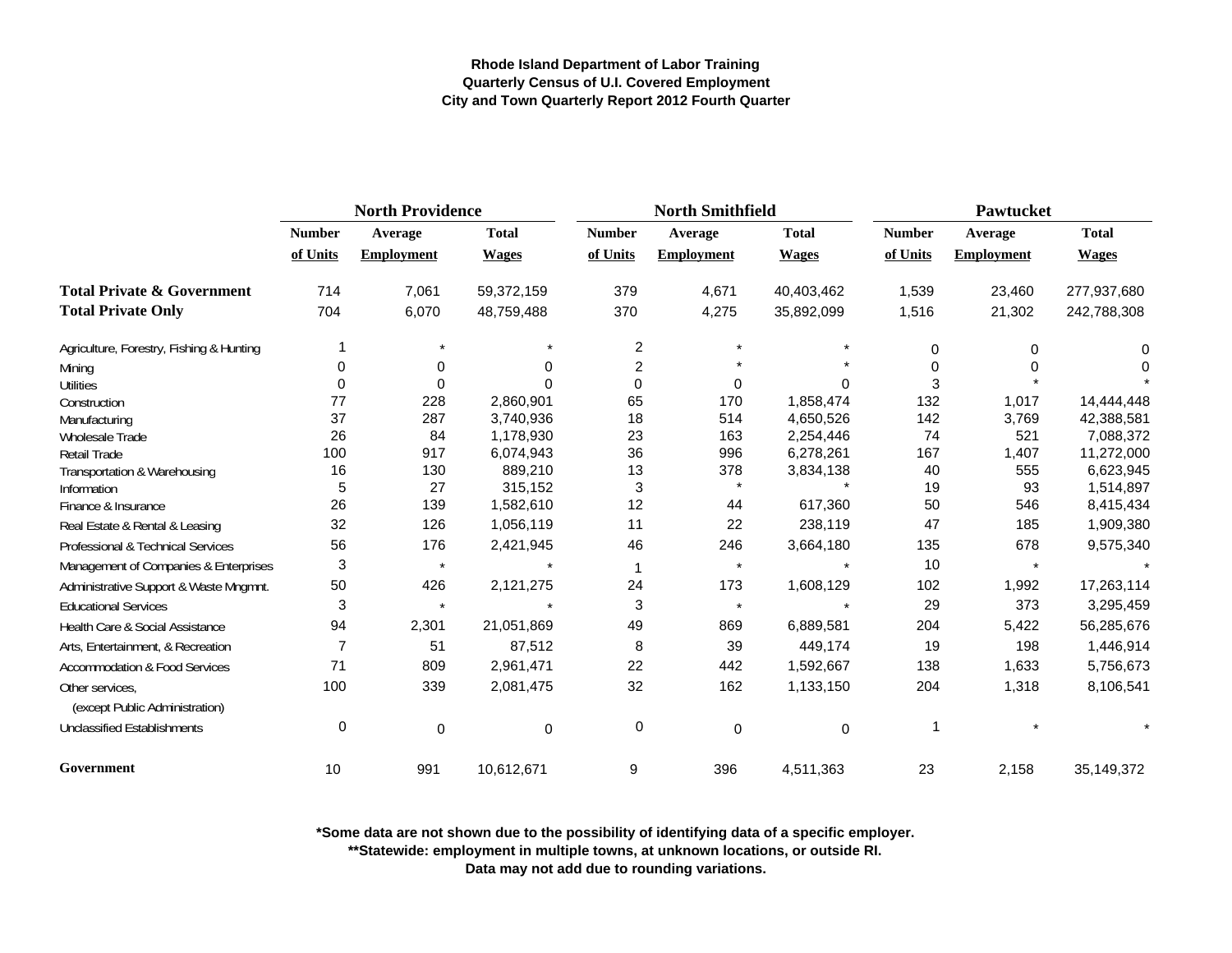|                                          | Portsmouth    |                   |              |               | Providence        |               | <b>Richmond</b> |                   |              |
|------------------------------------------|---------------|-------------------|--------------|---------------|-------------------|---------------|-----------------|-------------------|--------------|
|                                          | <b>Number</b> | Average           | <b>Total</b> | <b>Number</b> | Average           | <b>Total</b>  | <b>Number</b>   | Average           | <b>Total</b> |
|                                          | of Units      | <b>Employment</b> | <b>Wages</b> | of Units      | <b>Employment</b> | <b>Wages</b>  | of Units        | <b>Employment</b> | <b>Wages</b> |
| <b>Total Private &amp; Government</b>    | 525           | 5,796             | 77,203,049   | 5,593         | 108,006           | 1,469,895,659 | 154             | 1,933             | 20,189,190   |
| <b>Total Private Only</b>                | 509           | 5,109             | 68,146,929   | 5,486         | 93,414            | 1,231,085,100 | 147             | 1,215             | 9,657,448    |
| Agriculture, Forestry, Fishing & Hunting | 16            | 48                | 299,938      | 1             |                   |               | 8               | 46                | 472,531      |
| Mining                                   | $\Omega$      | 0                 | 0            |               | 0                 | $\Omega$      |                 |                   |              |
| <b>Utilities</b>                         |               |                   |              | 6             | 570               | 11,468,191    | 0               | 0                 | $\Omega$     |
| Construction                             | 67            | 290               | 3,620,235    | 259           | 1,823             | 31,423,839    | 22              | 81                | 874,110      |
| Manufacturing                            | 22            | 1,562             | 35,297,032   | 253           | 4,323             | 45,835,115    | 4               |                   |              |
| Wholesale Trade                          | 26            | 115               | 2,195,455    | 211           | 2,689             | 48,027,973    | 6               |                   |              |
| <b>Retail Trade</b>                      | 55            | 481               | 3,430,046    | 626           | 7,117             | 40,250,130    | 20              | 299               | 1,912,764    |
| Transportation & Warehousing             | 9             | 82                | 639,506      | 74            | 650               | 6,816,904     | 3               |                   |              |
| Information                              | 10            | 80                | 1,376,019    | 155           | 2,984             | 52,487,810    |                 | $\star$           |              |
| Finance & Insurance                      | 17            | 69                | 1,610,052    | 315           | 4,863             | 144,352,192   | 5               | 51                | 438,938      |
| Real Estate & Rental & Leasing           | 14            | 147               | 1,170,560    | 190           | 1,409             | 18,091,514    | 0               | $\mathbf 0$       | $\Omega$     |
| Professional & Technical Services        | 69            | 141               | 2,491,344    | 911           | 6,302             | 129,952,609   | 10              | 60                | 773,198      |
| Management of Companies & Enterprises    | 3             | $\star$           |              | 43            | 2,001             | 71,102,218    | 0               | $\mathbf 0$       | $\Omega$     |
| Administrative Support & Waste Mngmnt.   | 35            | 282               | 2,141,093    | 307           | 7,648             | 53,905,284    | 15              | 64                | 453,418      |
| <b>Educational Services</b>              | 17            | 280               | 2,628,912    | 115           | 10,939            | 141,665,727   | $\overline{c}$  | $\star$           |              |
| Health Care & Social Assistance          | 40            | 795               | 6,836,116    | 624           | 25,512            | 348,227,468   | 12              | 96                | 1,040,879    |
| Arts, Entertainment, & Recreation        | 10            | 90                | 697,461      | 59            | 980               | 6,216,883     | 6               | 100               | 379,829      |
| Accommodation & Food Services            | 40            | 450               | 2,066,701    | 551           | 9,178             | 44,679,294    | 20              | 245               | 925,420      |
| Other services,                          | 58            | 188               | 1,559,600    | 782           | 4,415             | 36,475,499    | 12              | 24                | 134,274      |
| (except Public Administration)           |               |                   |              |               |                   |               |                 |                   |              |
| Unclassified Establishments              | $\pmb{0}$     | $\mathbf 0$       | $\pmb{0}$    | 4             |                   |               | $\mathbf 0$     | $\pmb{0}$         | 0            |
| Government                               | 16            | 687               | 9,056,120    | 107           | 14,592            | 238,810,559   | $\overline{7}$  | 718               | 10,531,742   |

**\*Some data are not shown due to the possibility of identifying data of a specific employer.**

**\*\*Statewide: employment in multiple towns, at unknown locations, or outside RI.**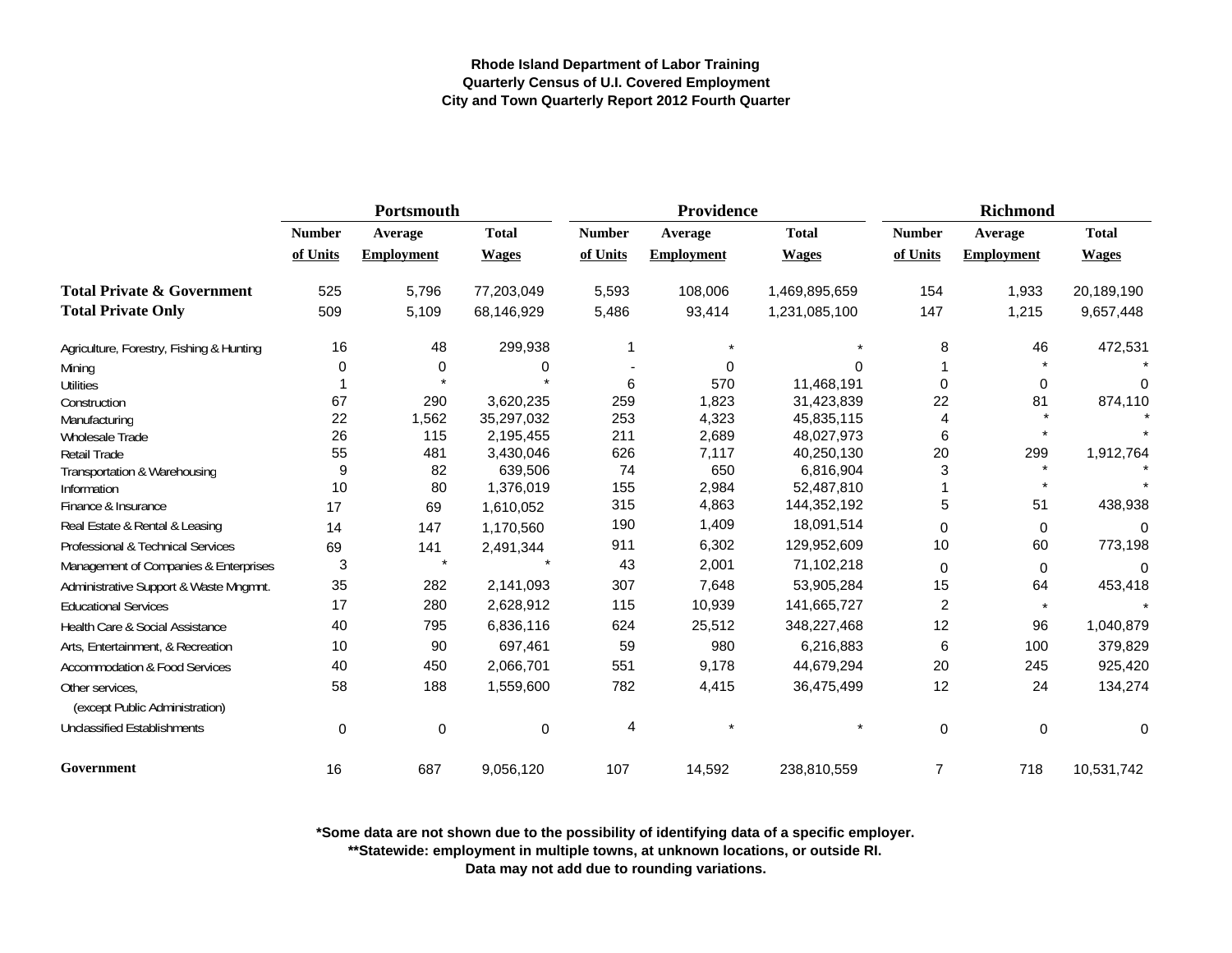|                                                   | <b>Scituate</b> |                   |              |               | <b>Smithfield</b> |              | <b>South Kingstown</b> |                   |              |
|---------------------------------------------------|-----------------|-------------------|--------------|---------------|-------------------|--------------|------------------------|-------------------|--------------|
|                                                   | <b>Number</b>   | Average           | <b>Total</b> | <b>Number</b> | Average           | <b>Total</b> | <b>Number</b>          | Average           | <b>Total</b> |
|                                                   | of Units        | <b>Employment</b> | <b>Wages</b> | of Units      | Employment        | <b>Wages</b> | of Units               | <b>Employment</b> | <b>Wages</b> |
| <b>Total Private &amp; Government</b>             | 266             | 1,636             | 15,998,356   | 859           | 15,279            | 339,700,757  | 978                    | 13,870            | 149,687,473  |
| <b>Total Private Only</b>                         | 253             | 1,006             | 7,556,961    | 844           | 14,654            | 331,651,210  | 954                    | 9,845             | 101,698,760  |
| Agriculture, Forestry, Fishing & Hunting          | 11              | 70                | 314,649      | 3             |                   |              | 17                     | 90                | 584,779      |
| Mining                                            | 0               | 0                 | 0            |               |                   |              |                        |                   |              |
| <b>Utilities</b>                                  | $\Omega$        | 0                 | $\Omega$     | 0             | $\Omega$          | $\Omega$     | 3                      |                   |              |
| Construction                                      | 61              | 171               | 1,704,581    | 139           | 985               | 15,632,525   | 109                    | 310               | 3,836,121    |
| Manufacturing                                     | 10              | 21                | 188,474      | 69            | 1,480             | 22,936,564   | 26                     | 575               | 12,033,991   |
| Wholesale Trade                                   | 9               | 32                | 324,246      | 60            | 857               | 15,308,360   | 51                     | 782               | 16,481,653   |
| Retail Trade                                      | 16              | 180               | 1,117,244    | 117           | 2,006             | 11,851,083   | 117                    | 1,311             | 10,110,568   |
| Transportation & Warehousing                      | 11              | 10                | 99,628       | 13            | 76                | 1,039,380    | 9                      | 135               | 837,870      |
| Information                                       | 6               | 24                | 186,766      | 17            | 183               | 3,489,064    | 19                     | 149               | 2,436,267    |
| Finance & Insurance                               | 5               | $\overline{7}$    | 113,864      | 46            | 3,541             | 188,058,893  | 35                     | 296               | 4,514,429    |
| Real Estate & Rental & Leasing                    | 9               | 17                | 156,371      | 19            | 68                | 970,519      | 21                     | 228               | 1,040,146    |
| Professional & Technical Services                 | 33              | 92                | 1,413,862    | 82            | 322               | 7,672,116    | 105                    | 335               | 5,794,569    |
| Management of Companies & Enterprises             | $\Omega$        | $\mathbf 0$       | $\Omega$     | 6             | 260               | 22,223,339   | 4                      | 16                | 350,814      |
| Administrative Support & Waste Mngmnt.            | 20              | 35                | 247,889      | 43            | 606               | 8,356,066    | 75                     | 294               | 2,399,906    |
| <b>Educational Services</b>                       | 1               | $\pmb{\star}$     |              | 10            | $\star$           |              | 24                     | 311               | 2,431,547    |
| Health Care & Social Assistance                   | 21              | 97                | 619,568      | 64            | 1,582             | 11,668,379   | 105                    | 2,647             | 26,535,375   |
| Arts, Entertainment, & Recreation                 | 3               | $\star$           |              | 12            | 52                | 294,662      | 32                     | 218               | 1,404,803    |
| Accommodation & Food Services                     | 16              | 145               | 480,118      | 71            | 1,126             | 5,149,193    | 101                    | 1,396             | 5,481,357    |
| Other services.<br>(except Public Administration) | 21              | 69                | 481,096      | 72            | 629               | 4,981,099    | 100                    | 726               | 5,023,894    |
| Unclassified Establishments                       | 0               | 0                 | 0            | $\mathbf 0$   | 0                 | 0            | $\mathbf 0$            | 0                 | 0            |
| Government                                        | 13              | 630               | 8,441,395    | 15            | 625               | 8,049,547    | 24                     | 4,025             | 47,988,713   |

**\*Some data are not shown due to the possibility of identifying data of a specific employer.**

**\*\*Statewide: employment in multiple towns, at unknown locations, or outside RI.**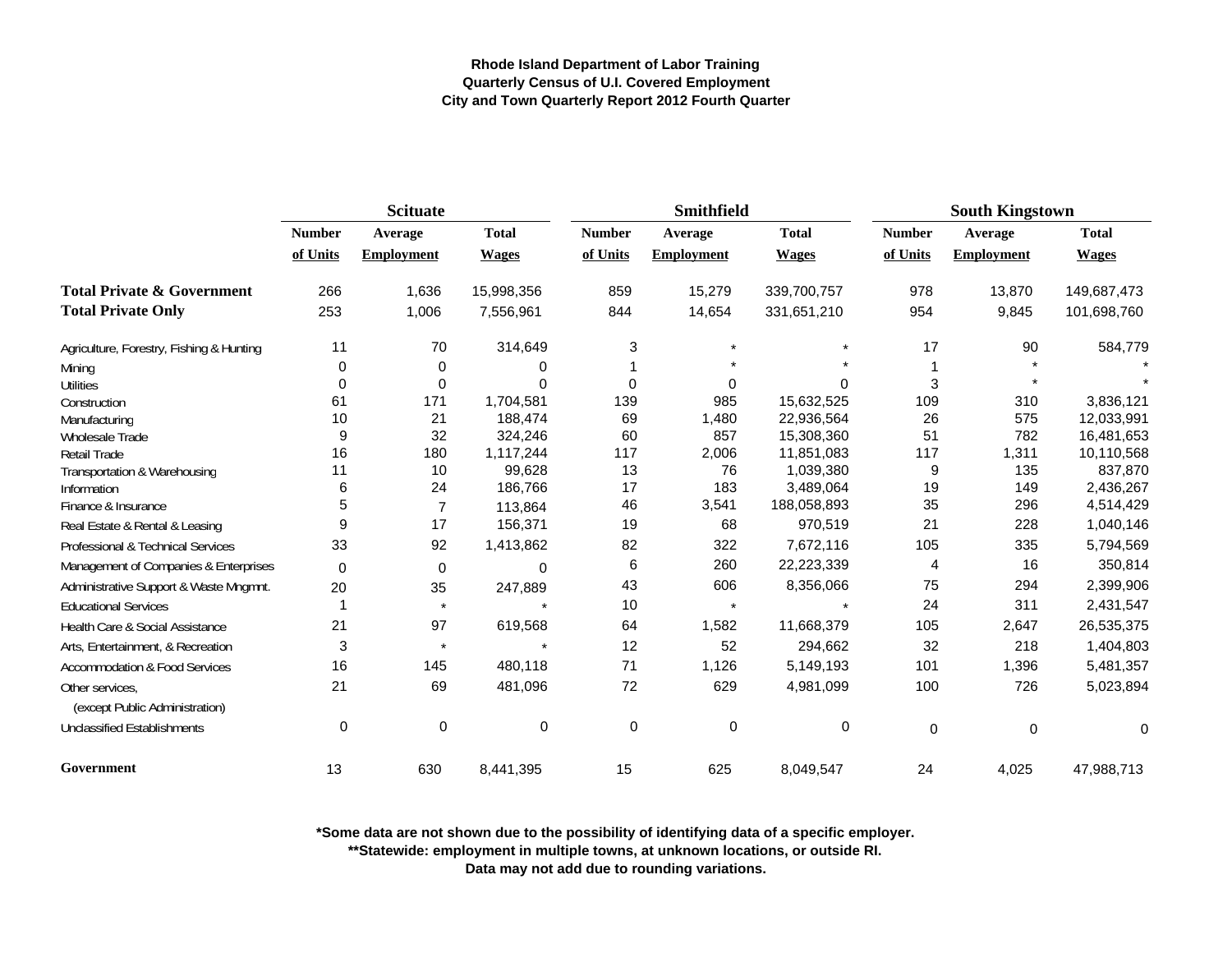|                                                   |               | <b>Tiverton</b>   |              |               | Warren            |              | <b>Warwick</b> |                   |              |  |
|---------------------------------------------------|---------------|-------------------|--------------|---------------|-------------------|--------------|----------------|-------------------|--------------|--|
|                                                   | <b>Number</b> | Average           | <b>Total</b> | <b>Number</b> | Average           | <b>Total</b> | <b>Number</b>  | Average           | <b>Total</b> |  |
|                                                   | of Units      | <b>Employment</b> | <b>Wages</b> | of Units      | <b>Employment</b> | <b>Wages</b> | of Units       | <b>Employment</b> | <b>Wages</b> |  |
| <b>Total Private &amp; Government</b>             | 350           | 2,639             | 23,815,290   | 374           | 3,501             | 31,020,427   | 3,107          | 48,293            | 527,531,026  |  |
| <b>Total Private Only</b>                         | 335           | 2,106             | 18,411,029   | 367           | 3,347             | 29,115,077   | 3,073          | 44,158            | 463,520,157  |  |
| Agriculture, Forestry, Fishing & Hunting          | 7             | 24                | 129,512      | 2             |                   |              |                |                   |              |  |
| Mining                                            |               |                   |              | 0             | 0                 | 0            | $\Omega$       |                   | 0            |  |
| <b>Utilities</b>                                  | 3             |                   |              | $\Omega$      | $\Omega$          |              | $\Omega$       | O                 | $\Omega$     |  |
| Construction                                      | 42            | 164               | 1,776,470    | 50            | 144               | 1,622,128    | 289            | 1,932             | 27,394,824   |  |
| Manufacturing                                     | 12            | 59                | 419,898      | 36            | 553               | 6,892,463    | 131            | 3,069             | 43,381,573   |  |
| Wholesale Trade                                   | 23            | 129               | 1,574,919    | 18            | 136               | 2,202,297    | 187            | 1,649             | 26,231,612   |  |
| <b>Retail Trade</b>                               | 46            | 506               | 5,250,511    | 40            | 272               | 1,542,624    | 408            | 7,957             | 55,456,343   |  |
| Transportation & Warehousing                      | 8             | 75                | 407,541      | 5             | 325               | 1,908,470    | 81             | 2,140             | 21,200,745   |  |
| Information                                       | 3             | $\star$           |              | 5             | 43                | 468,931      | 48             | 512               | 6,383,480    |  |
| Finance & Insurance                               | 12            | 53                | 613,515      | 14            | 161               | 1,570,733    | 190            | 3,439             | 53,323,374   |  |
| Real Estate & Rental & Leasing                    | 6             | $\bf 8$           | 131,205      | 11            | 25                | 175,853      | 112            | 1,086             | 9,847,986    |  |
| Professional & Technical Services                 | 37            | 117               | 2,412,656    | 27            | 99                | 1,320,927    | 374            | 1,942             | 27,757,251   |  |
| Management of Companies & Enterprises             |               | $\star$           |              | 1             | $\star$           |              | 30             | 1,316             | 23,260,448   |  |
| Administrative Support & Waste Mngmnt.            | 26            | 58                | 451,959      | 24            | 128               | 904,278      | 215            | 1,890             | 16,148,740   |  |
| <b>Educational Services</b>                       | 4             | 16                | 350,814      | 5             | 52                | 526,573      | 36             | 964               | 10,178,229   |  |
| Health Care & Social Assistance                   | 29            | 336               | 2,687,621    | 34            | 595               | 6,738,344    | 362            | 8,883             | 105,402,996  |  |
| Arts, Entertainment, & Recreation                 | 5             | 21                | 130,477      | 6             | 53                | 187,870      | 37             | 453               | 2,724,670    |  |
| <b>Accommodation &amp; Food Services</b>          | 28            | 398               | 1,237,781    | 41            | 597               | 1,999,140    | 249            | 5,151             | 22,163,588   |  |
| Other services,<br>(except Public Administration) | 42            | 114               | 574,237      | 48            | 161               | 1,033,330    | 319            | 1,762             | 12,586,061   |  |
| <b>Unclassified Establishments</b>                | 0             | $\mathbf 0$       | 0            | $\mathbf 0$   | 0                 | 0            | -1             |                   |              |  |
| Government                                        | 15            | 533               | 5,404,261    | 7             | 154               | 1,905,350    | 34             | 4135              | 64010869     |  |

**\*Some data are not shown due to the possibility of identifying data of a specific employer.**

**\*\*Statewide: employment in multiple towns, at unknown locations, or outside RI.**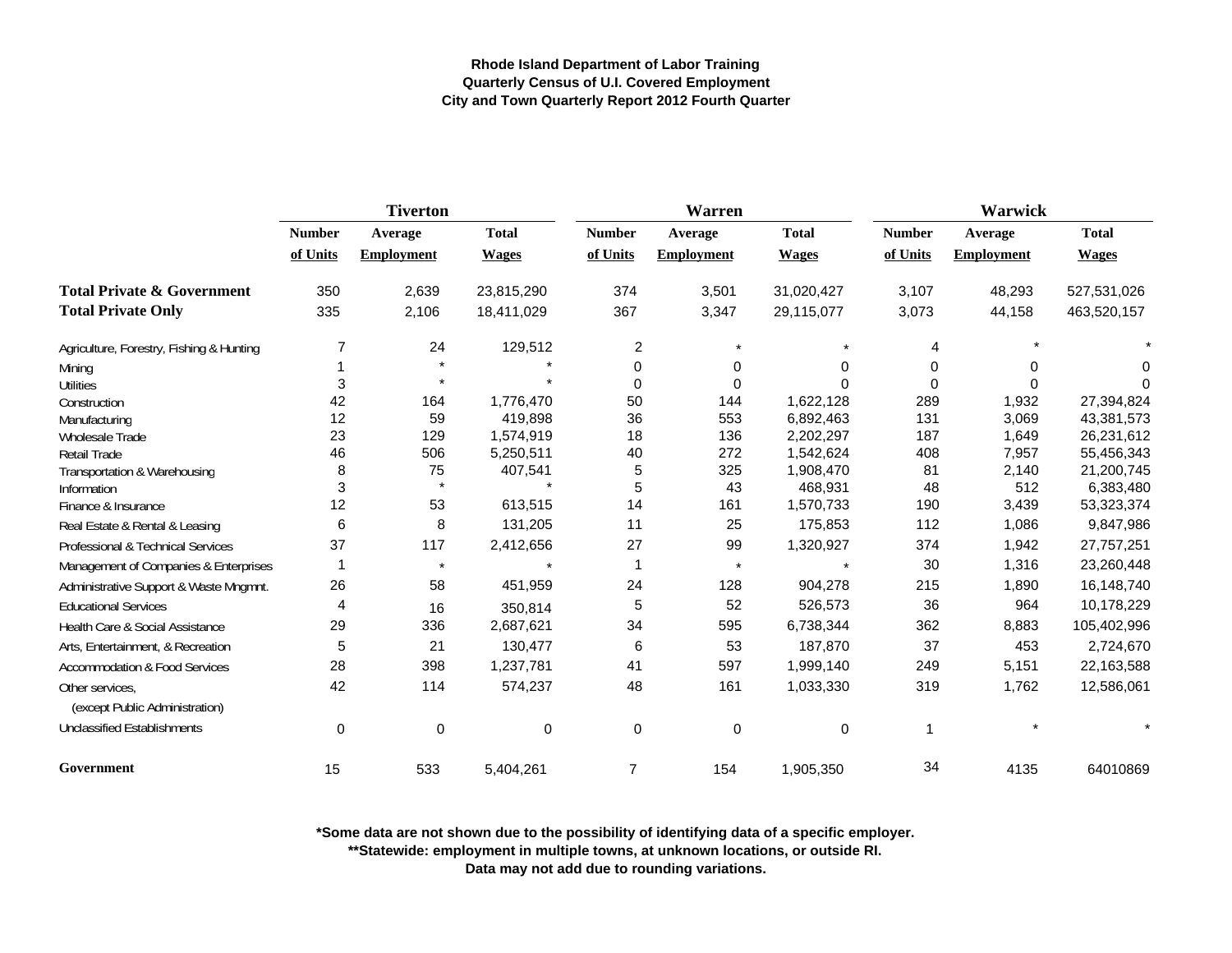|                                                   | Westerly      |                   |              |                | <b>West Greenwich</b> |              |                | <b>West Warwick</b> |              |  |
|---------------------------------------------------|---------------|-------------------|--------------|----------------|-----------------------|--------------|----------------|---------------------|--------------|--|
|                                                   | <b>Number</b> | Average           | <b>Total</b> | <b>Number</b>  | Average               | <b>Total</b> | <b>Number</b>  | Average             | <b>Total</b> |  |
|                                                   | of Units      | <b>Employment</b> | <b>Wages</b> | of Units       | <b>Employment</b>     | <b>Wages</b> | of Units       | <b>Employment</b>   | <b>Wages</b> |  |
| <b>Total Private &amp; Government</b>             | 863           | 9,369             | 85, 355, 153 | 190            | 3,073                 | 49,858,482   | 594            | 7,699               | 87,468,310   |  |
| <b>Total Private Only</b>                         | 845           | 8,311             | 73,362,248   | 180            | 2,670                 | 45,288,415   | 579            | 6,704               | 73,918,924   |  |
| Agriculture, Forestry, Fishing & Hunting          | 2             |                   |              | 2              |                       |              | 0              | 0                   | 0            |  |
| Mining                                            | 3             |                   |              |                |                       |              | 0              | 0                   | O            |  |
| <b>Utilities</b>                                  | 0             | 0                 | U            | 0              |                       | $\Omega$     | $\Omega$       | 0                   | O            |  |
| Construction                                      | 88            | 253               | 2,735,382    | 38             | 96                    | 1,336,537    | 72             | 251                 | 2,489,621    |  |
| Manufacturing                                     | 32            | 506               | 7,095,423    | 9              | 1,111                 | 24,006,464   | 29             | 1,277               | 16,629,414   |  |
| <b>Wholesale Trade</b>                            | 32            | 70                | 925,687      | 12             | 243                   | 4,055,667    | 32             | 256                 | 3,762,387    |  |
| Retail Trade                                      | 139           | 1,813             | 11,956,536   | 12             | 58                    | 305,610      | 93             | 960                 | 6,951,063    |  |
| Transportation & Warehousing                      | 10            | 66                | 609,466      | 6              |                       |              | 11             | 319                 | 3,156,793    |  |
| Information                                       | 15            | 142               | 2,046,353    | 3              |                       |              | 5              |                     |              |  |
| Finance & Insurance                               | 26            | 339               | 4,806,941    | $\overline{7}$ | 29                    | 267,787      | 22             | 624                 | 8,859,112    |  |
| Real Estate & Rental & Leasing                    | 24            | 82                | 731,118      | 3              |                       |              | 24             | 74                  | 638,279      |  |
| Professional & Technical Services                 | 71            | 221               | 2,974,551    | 25             |                       |              | 51             | 119                 | 1,731,280    |  |
| Management of Companies & Enterprises             | 8             | $\star$           |              | $\mathbf 0$    | $\Omega$              | U            | $\overline{c}$ | $\star$             |              |  |
| Administrative Support & Waste Mngmnt.            | 50            | 193               | 1,701,076    | 19             | 102                   | 904,770      | 24             | 161                 | 1,079,831    |  |
| <b>Educational Services</b>                       | 11            | 74                | 357,323      | 2              | $\star$               |              | 9              | 57                  | 342,868      |  |
| Health Care & Social Assistance                   | 110           | 2,105             | 21,204,404   | 8              | 117                   | 706,021      | 44             | 644                 | 5,562,293    |  |
| Arts, Entertainment, & Recreation                 | 35            | 428               | 2,399,530    | $\overline{2}$ |                       |              | 10             | 33                  | 248,265      |  |
| <b>Accommodation &amp; Food Services</b>          | 103           | 1,384             | 6,902,241    | 21             | 230                   | 986,556      | 66             | 695                 | 2,602,450    |  |
| Other services.<br>(except Public Administration) | 85            | 286               | 1,722,506    | 9              | 21                    | 150,719      | 84             | 312                 | 1,935,175    |  |
| Unclassified Establishments                       | 1             |                   |              | 1              | 0                     | 0            |                |                     |              |  |
| Government                                        | 18            | 1,058             | 11,992,905   | 10             | 403                   | 4,570,067    | 15             | 995                 | 13,549,386   |  |

**\*Some data are not shown due to the possibility of identifying data of a specific employer.**

**\*\*Statewide: employment in multiple towns, at unknown locations, or outside RI.**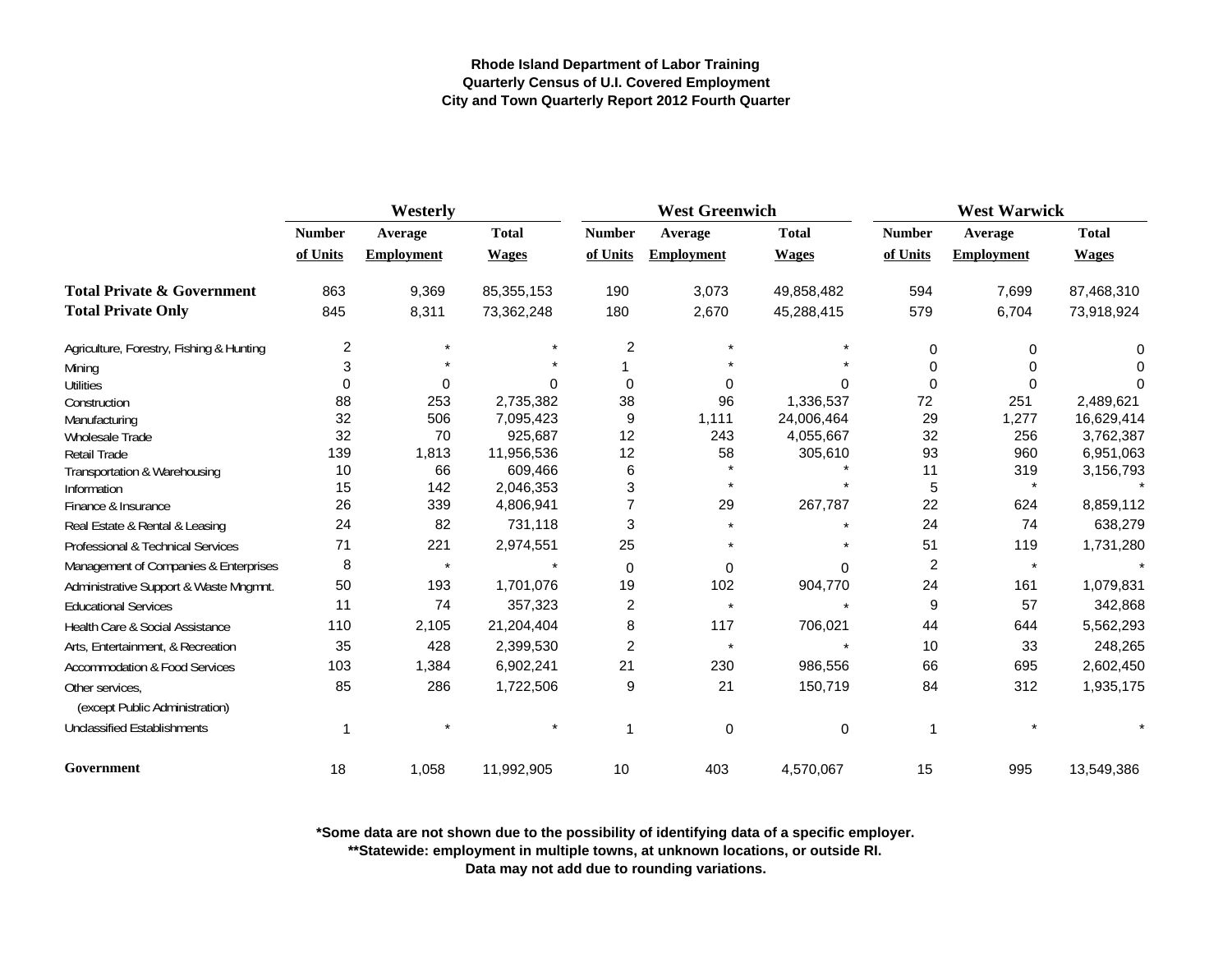|                                                   | Woonsocket     |                   |              |                | Statewide **      |              | <b>Bristol County</b> |                   |              |  |
|---------------------------------------------------|----------------|-------------------|--------------|----------------|-------------------|--------------|-----------------------|-------------------|--------------|--|
|                                                   | <b>Number</b>  | <b>Average</b>    | <b>Total</b> | <b>Number</b>  | Average           | <b>Total</b> | <b>Number</b>         | Average           | <b>Total</b> |  |
|                                                   | of Units       | <b>Employment</b> | <b>Wages</b> | of Units       | <b>Employment</b> | <b>Wages</b> | of Units              | <b>Employment</b> | <b>Wages</b> |  |
| <b>Total Private &amp; Government</b>             | 858            | 14,222            | 201,843,949  | 3,598          | 9,328             | 164,342,763  | 1,431                 | 13,739            | 132,977,377  |  |
| <b>Total Private Only</b>                         | 839            | 12,721            | 180,035,706  | 3,592          | 9,265             | 162,972,740  | 1,396                 | 11,685            | 109,045,986  |  |
| Agriculture, Forestry, Fishing & Hunting          | 0              | 0                 | 0            | $\overline{c}$ | 3                 | 11,190       | 6                     | 9                 | 29,202       |  |
| Mining                                            | $\mathbf 0$    | $\Omega$          | $\Omega$     | $\mathbf 0$    | 0                 | 0            |                       |                   |              |  |
| Utilities                                         | $\overline{c}$ |                   |              | 3              |                   |              |                       |                   |              |  |
| Construction                                      | 61             | 336               | 3,882,333    | 286            | 677               | 9,540,901    | 182                   | 568               | 6,652,022    |  |
| Manufacturing                                     | 58             | 1,034             | 11,244,804   | 20             | 155               | 2,693,247    | 105                   | 1,592             | 18,453,819   |  |
| <b>Wholesale Trade</b>                            | 40             | 393               | 6,496,935    | 1,273          | 2,110             | 49,569,825   | 78                    | 284               | 6,173,385    |  |
| <b>Retail Trade</b>                               | 114            | 1,198             | 7,913,269    | 100            | 695               | 13,782,547   | 132                   | 1,186             | 7,484,940    |  |
| Transportation & Warehousing                      | 13             |                   |              | 39             | 103               | 1,304,562    | 14                    | 342               | 2,030,665    |  |
| Information                                       | $\overline{7}$ | 52                | 328,865      | 199            | 386               | 9,801,442    | 26                    | 97                | 1,414,561    |  |
| Finance & Insurance                               | 26             | 175               | 2,211,879    | 156            | 433               | 8,994,292    | 56                    | 369               | 4,431,158    |  |
| Real Estate & Rental & Leasing                    | 32             | 132               | 1,150,174    | 33             | 116               | 1,835,413    | 40                    | 110               | 1,155,817    |  |
| Professional & Technical Services                 | 84             | 422               | 7,520,882    | 657            | 1,185             | 22,533,101   | 147                   | 345               | 6,355,795    |  |
| Management of Companies & Enterprises             | 12             | $\star$           |              | 51             | 171               | 2,752,249    | 9                     | 46                | 604,389      |  |
| Administrative Support & Waste Mngmnt.            | 38             | 354               | 2,941,833    | 407            | 2,350             | 25,299,244   | 95                    | 365               | 2,950,394    |  |
| <b>Educational Services</b>                       | 12             | 317               | 2,624,549    | 84             | 153               | 1,710,291    | 31                    | 1,621             | 21,077,210   |  |
| Health Care & Social Assistance                   | 120            | 4,045             | 36,849,401   | 69             | 305               | 9,074,732    | 122                   | 2,122             | 18,566,305   |  |
| Arts, Entertainment, & Recreation                 | 7              | 80                | 363,596      | 23             | 37                | 443,121      | 29                    | 358               | 2,437,258    |  |
| <b>Accommodation &amp; Food Services</b>          | 104            | 1,085             | 4,075,726    | 31             | 145               | 786,695      | 122                   | 1,599             | 5,557,608    |  |
| Other services,<br>(except Public Administration) | 109            | 440               | 2,367,495    | 105            | 187               | 2,332,087    | 201                   | 673               | 3,659,019    |  |
| <b>Unclassified Establishments</b>                | $\mathbf 0$    | 0                 | $\mathbf 0$  | 53             | 49                | 399,598      |                       |                   |              |  |
| Government                                        | 19             | 1,501             | 21,808,243   | 6              | 63                | 1,370,023    | 35                    | 2,054             | 23,931,391   |  |

**\*Some data are not shown due to the possibility of identifying data of a specific employer.**

**\*\*Statewide: employment in multiple towns, at unknown locations, or outside RI.**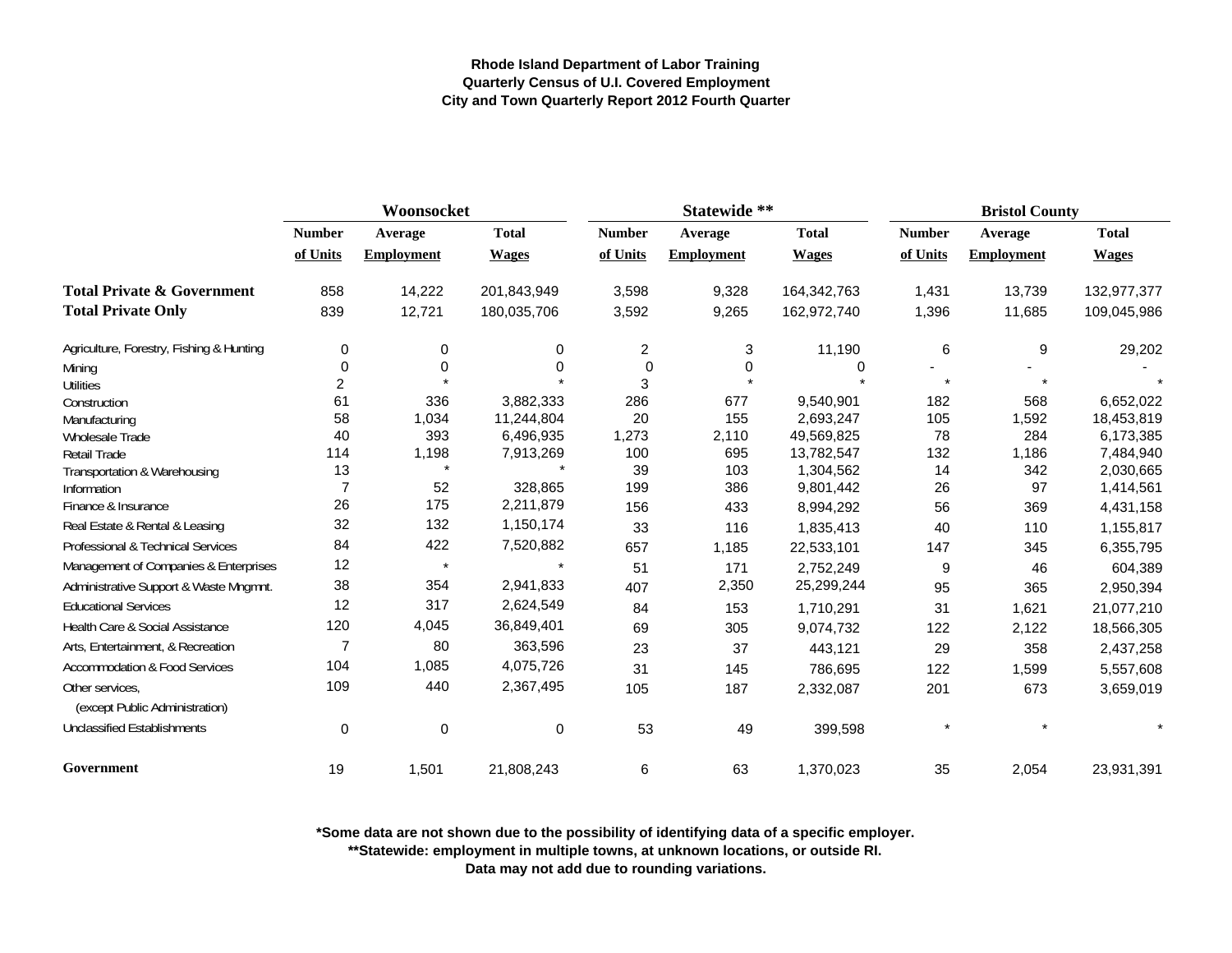|                                          | <b>Kent County</b> |                      |              | <b>Newport County</b>     |                   |              | <b>Providence County</b> |                   |               |
|------------------------------------------|--------------------|----------------------|--------------|---------------------------|-------------------|--------------|--------------------------|-------------------|---------------|
|                                          | <b>Number</b>      | Average              | <b>Total</b> | <b>Number</b>             | Average           | <b>Total</b> | <b>Number</b>            | Average           | <b>Total</b>  |
|                                          | of Units           | Employment           | <b>Wages</b> | of Units                  | <b>Employment</b> | <b>Wages</b> | of Units                 | <b>Employment</b> | <b>Wages</b>  |
| <b>Total Private &amp; Government</b>    | 5,330              | 73,820               | 819,249,996  | 3,249                     | 38,308            | 455,188,843  | 17,528                   | 272,140           | 3,508,899,326 |
| <b>Total Private Only</b>                | 5,238              | 66,289               | 712,064,614  | 3,148                     | 30,589            | 323,482,467  | 17,182                   | 237,869           | 2,992,018,749 |
| Agriculture, Forestry, Fishing & Hunting | 10                 | 36                   | 212,834      | 44                        | 222               | 1,401,319    | 43                       | 194               | 896,134       |
| Mining                                   | $\overline{2}$     | $\ddot{\phantom{0}}$ |              | $\ensuremath{\mathsf{3}}$ | $\star$           |              | 12                       | 168               | 2,533,690     |
| <b>Utilities</b>                         |                    |                      |              | 5                         | 51                | 1,010,785    | 148                      | 1,842             | 31,019,393    |
| Construction                             | 573                | 2,929                | 40,179,037   | 317                       | 1,426             | 19,104,530   | 1,743                    | 12,103            | 165,774,908   |
| Manufacturing                            | 233                | 6,241                | 95,552,746   | 89                        | 2,165             | 44,082,948   | 985                      | 19,713            | 239,850,667   |
| Wholesale Trade                          | 318                | 2,546                | 43,084,578   | 135                       | 559               | 10,218,057   | 1,021                    | 10,368            | 163,229,765   |
| <b>Retail Trade</b>                      | 668                | 11,462               | 80,165,448   | 424                       | 4,096             | 29,175,855   | 1,841                    | 23,335            | 155,959,050   |
| Transportation & Warehousing             | 113                | 2,986                | 29,979,321   | 79                        | 631               | 5,306,449    | 337                      | 4,304             | 43,735,753    |
| Information                              | 77                 | 1,411                | 24,333,333   | 58                        | 656               | 10,844,314   | 361                      | 6,618             | 107,035,945   |
| Finance & Insurance                      | 290                | 4,501                | 68,638,948   | 106                       | 953               | 23,021,888   | 801                      | 15,979            | 450,380,093   |
| Real Estate & Rental & Leasing           | 185                | 1,350                | 12,946,409   | 122                       | 671               | 7,294,830    | 648                      | 3,556             | 45,021,401    |
| Professional & Technical Services        | 627                | 3,369                | 54,601,905   | 419                       | 2,847             | 51,253,891   | 1,971                    | 13,127            | 264,846,515   |
| Management of Companies & Enterprises    | 46                 | 1,587                | 28,772,850   | 17                        | 471               | 5,538,567    | 209                      | 7,948             | 223,377,661   |
| Administrative Support & Waste Mngmnt.   | 367                | 2,779                | 25,242,672   | 232                       | 974               | 8,778,282    | 1,048                    | 15,441            | 121,062,599   |
| <b>Educational Services</b>              | 72                 | 1,378                | 13,373,634   | 54                        | 1,271             | 13,133,792   | 439                      | 18,839            | 224,087,880   |
| Health Care & Social Assistance          | 560                | 12,169               | 139,199,243  | 241                       | 4,416             | 41,270,684   | 1,725                    | 47,538            | 555,547,819   |
| Arts, Entertainment, & Recreation        | 69                 | 682                  | 3,961,853    | 91                        | 1,295             | 9,353,158    | 358                      | 5,275             | 28,333,931    |
| Accommodation & Food Services            | 458                | 8,160                | 33,779,679   | 358                       | 6,166             | 30,606,579   | 1,597                    | 21,712            | 95,367,657    |
| Other services,                          | 567                | 2,691                | 17,941,988   | 353                       | 1,704             | 11,975,910   | 2,090                    | 11,116            | 82,022,882    |
| (except Public Administration)           |                    |                      |              |                           |                   |              |                          |                   |               |
| <b>Unclassified Establishments</b>       | 3                  | 6                    | 27,906       | 1                         |                   |              | 9                        | 6                 | 41,547        |
| Government                               | 92                 | 7,629                | 107,185,382  | 101                       | 7,719             | 131,706,376  | 349                      | 34,341            | 516,880,577   |

**\*Some data are not shown due to the possibility of identifying data of a specific employer.**

**\*\*Statewide: employment in multiple towns, at unknown locations, or outside RI.**